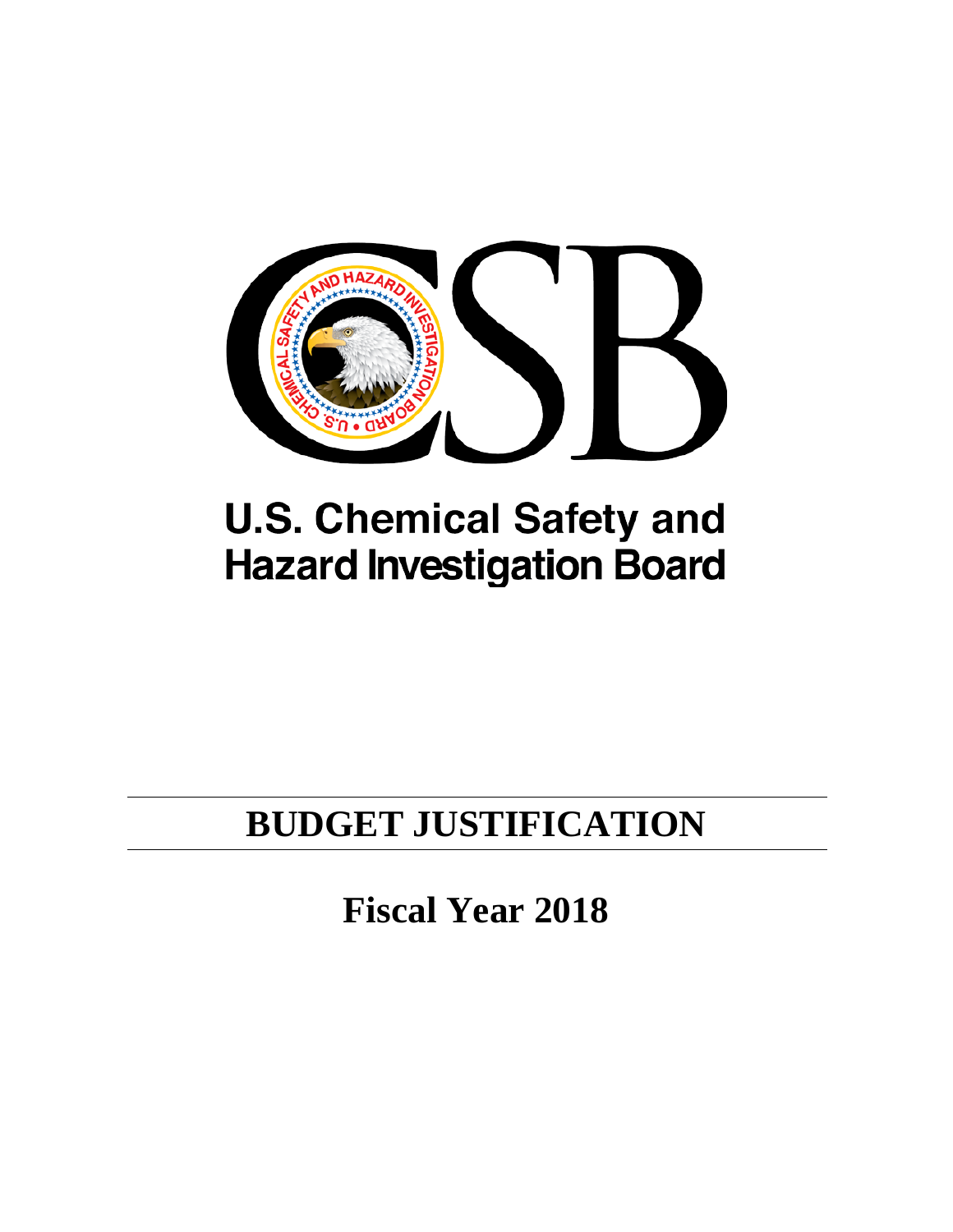# **Table of Contents**

## **Fiscal Year 2018 Budget Request**

## Page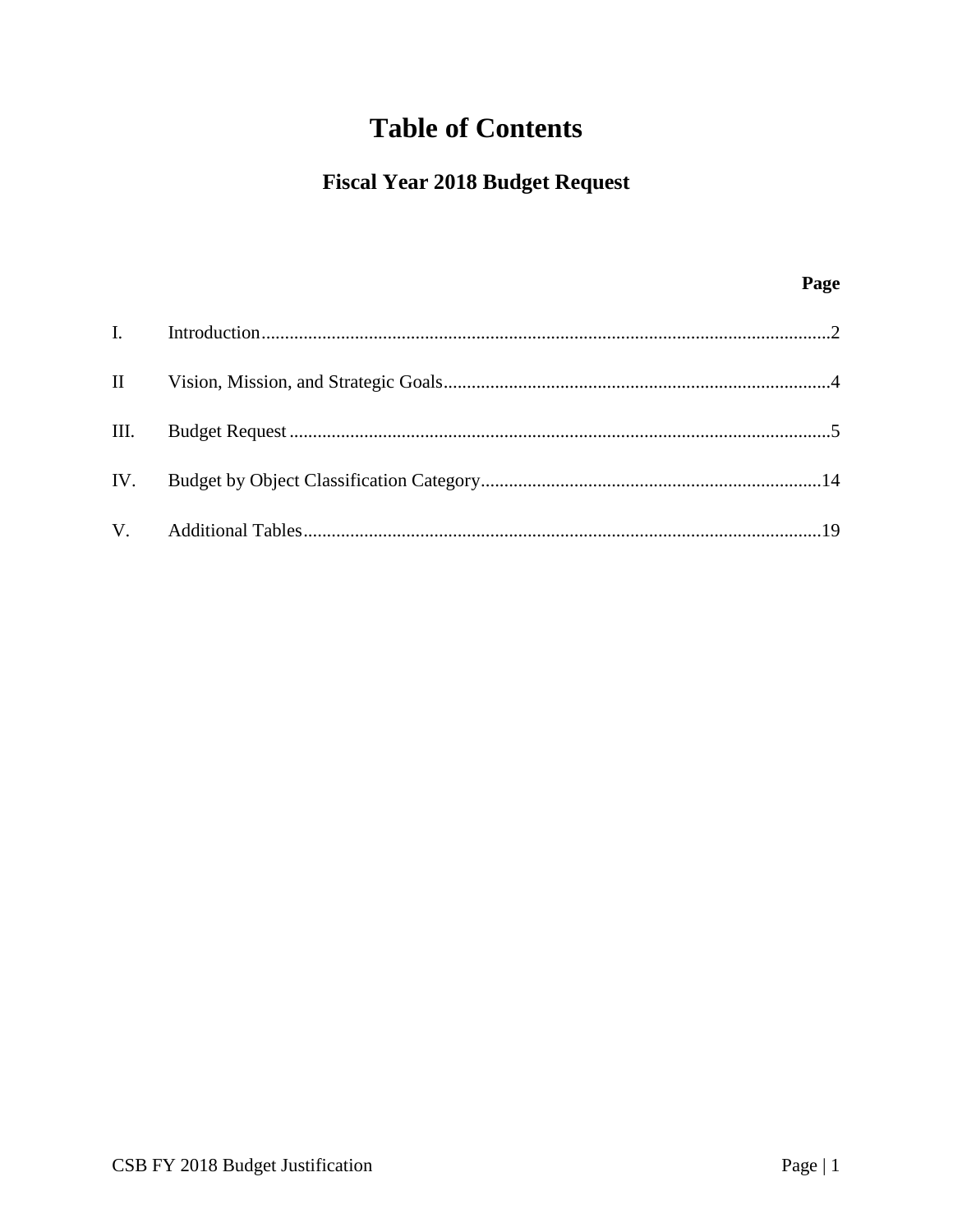## <span id="page-2-0"></span>**I. Introduction**

As an independent, non-regulatory agency, the U.S. Chemical Safety and Hazard Investigation Board's (CSB) mission is to drive chemical safety change through independent investigations to protect people and the environment. To that end, the CSB conducts comprehensive, root cause investigations of high-consequence chemical incidents, which are often preventable with robust safety programs. The agency then makes recommendations aimed at preventing similar incidents from recurring. CSB investigations have collectively identified gaps in regulatory requirements, industry standards and guidance, workforce training and operations, emergency response and community planning that exacerbated the consequences of incidents and contributed to loss of life and property.

Throughout its nineteen year history, the CSB has initiated more than 130 deployments and issued approximately 800 recommendations related to chemical incidents that resulted in more than 200 fatalities, over 1,200 injuries, and environmental damage. The agency educates regulators, industry personnel, standards setting organizations, academia, and the American people to help make the chemical industry safer, while maintaining economic prosperity. As Dr. Trevor Kletz, an international authority on chemical process safety stated, "There's an old saying that if you think safety is expensive, try an accident. Accidents cost a lot of money. And, not only in damage to plant(s) and in claims for injury, but also in the loss of the company's reputation."

The CSB's vision is a "nation safe from chemical disasters." The agency shares its findings and knowledge to protect workers and the environment, as well as prevent costly chemical disasters. The CSB has published nearly one hundred investigative reports and produced sixty-eight video products to communicate its safety messages, which are reviewed and used by diverse audiences both domestically and internationally, so that others may benefit from the lessons learned from these tragedies. Of the over 800 recommendation that the CSB has issued, more than 625 (78%) have been closed. Of the closed recommendations, 540 (~86%) were successfully implemented, some of which exceeded CSB expectations. With an annual budget of \$11 million and a staff of 43, which has remained relatively flat for nine years, the CSB consistently has made an enormous impact on chemical safety.

The impact of the CSB's investigations and recommendations can be felt throughout the country in a wide variety of industries. The following examples of safety improvements were a direct result of the CSB's recommendations.

- The Occupational Safety and Health Administration implemented a national Special Emphasis Program to prevent the hazards of combustible dust.
- The California Department of Industrial Relations has drafted extensive revisions to its process safety management standards for refineries. The new standards would require employers to prevent and eliminate, to the greatest extent feasible, health and safety risks to employees.
- The Federal Emergency Management Agency worked with academic institutions in Texas to develop training programs for first responders addressing the hazards of fertilizer grade ammonium nitrate.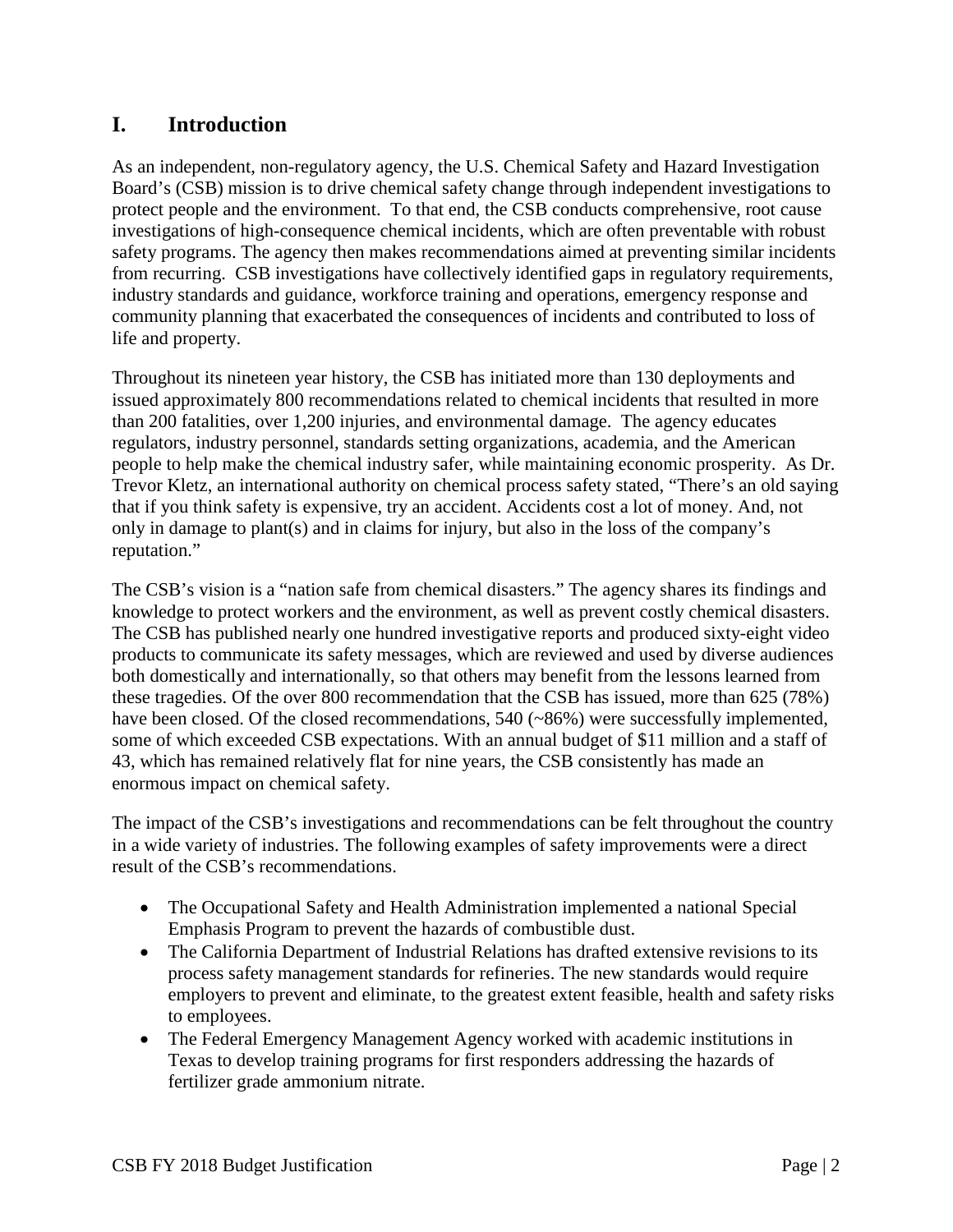- Code and standards developing organizations have addressed safety gaps in national and international fire codes and fuel gas codes.
- The American Chemical Society developed guidance to identify, assess and control hazards in research laboratories. The Accreditation Board for Engineering and Technology, Inc. added a requirement for chemical process safety education in university curriculum for a broad range of engineering disciplines.
- BP formed an independent review panel, led by former Secretary James A. Baker III, to conduct a thorough review of the company's corporate safety culture and safety management systems. The lessons learned from the final report have been shared across the refining industry to prevent future incidents.

The costs of chemical disasters total in the hundreds of billions of dollars. To make the safety of Americans our number one priority, as the President proposes in the FY 2018 Budget Blueprint, it is critical that chemical safety lessons are learned and shared among diverse stakeholders that use hazardous chemicals. More specifically:

- A 2013 explosion at a fertilizer facility resulted in 15 fatalities and more than 260 injuries; \$230 million in insurance-related losses; and \$16 million in Federal disaster assistance; however, the company held only a \$1 million insurance policy.
- A 2012 explosion at a refinery resulted in medical treatment for 15,000 residents; \$2 million in fines and restitution; and \$447 million in increased gas prices passed onto California consumers. $<sup>1</sup>$  $<sup>1</sup>$  $<sup>1</sup>$ </sup>
- A 2010 explosion at an offshore drilling rig resulted in \$21 billion in settlements; \$13 billion in economic and medical claims from local businesses and residents; 11 workers killed and 17 injured; and four million barrels of oil spilled into the Gulf of Mexico.

If the CSB's many safety lessons prevent at least one catastrophic incident, the money saved by avoiding damage to a facility and the surrounding community, the avoidance of legal settlements, and the saving of human lives far outweigh the agency's \$11 million annual budget. Safety and prosperity are compatible. Strong safety programs are critical for the economic success of the many industries that use hazardous chemicals. Through its independent investigations, the CSB plays a unique role in fostering collaboration with industry, regulators, standards setting bodies and other professional organizations, thus emphasizing the CSB's vital role in driving critical chemical safety change in the United States.

 $\overline{\phantom{a}}$ 

<span id="page-3-0"></span><sup>1</sup> Gonzales, Dan, Timothy Gulden, Aaron Strong and William Hoyle. Cost–Benefit Analysis of Proposed California Oil and Gas Refinery Regulations. Santa Monica, CA: RAND Corporation, 2016. http://www.rand.org/pubs/research\_reports/RR1421.html.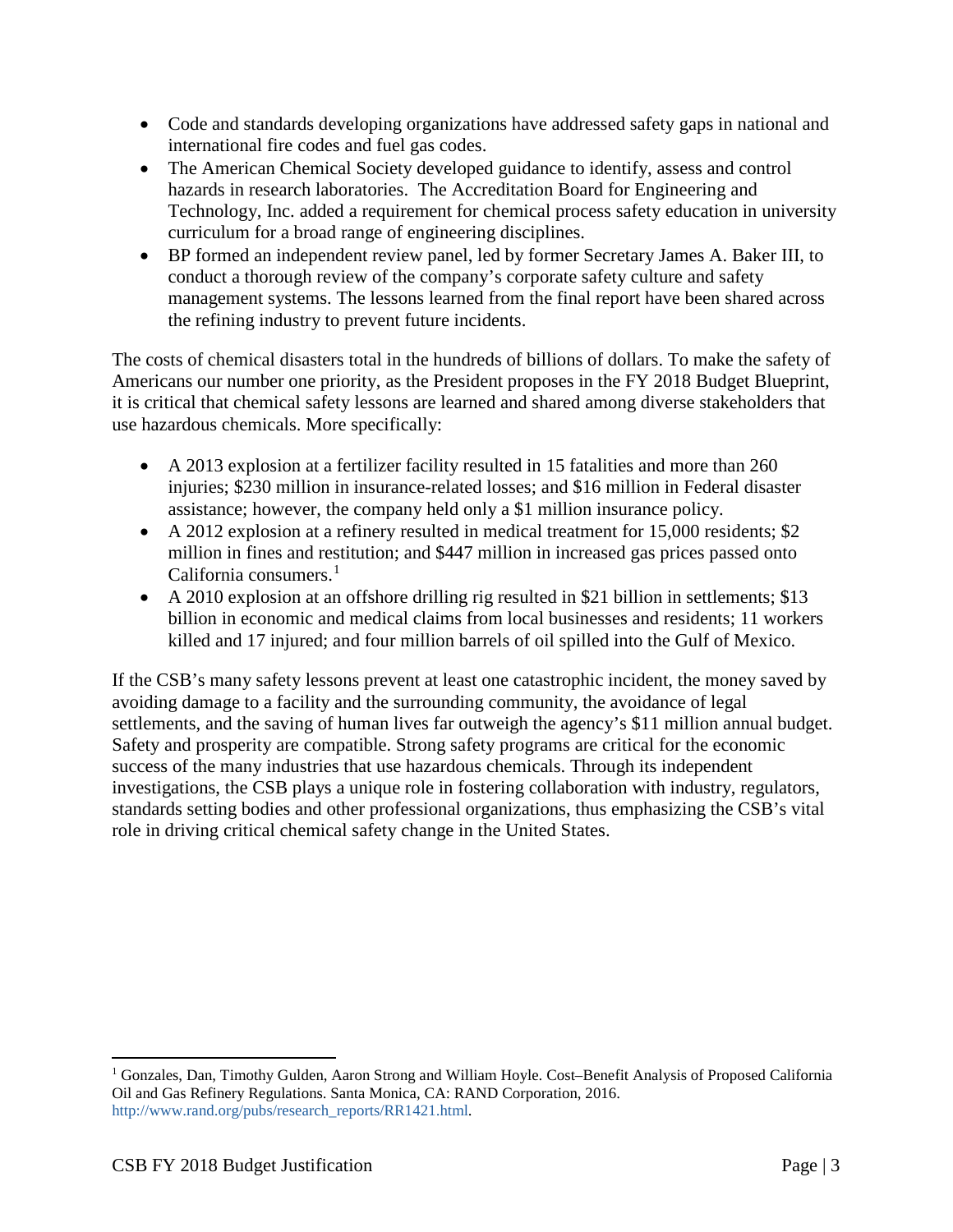## <span id="page-4-0"></span>**II Vision, Mission and Strategic Goals**

## **Vision**

A nation safe from chemical disasters.

## **Mission**

#### Drive chemical safety change through independent investigations to protect people and the environment.

## **Strategic Goals**

*Goal 1 –* Prevent recurrence of significant chemical incidents through independent investigations.

- 1.1. Select for investigations those incidents and hazards that are most likely to generate recommendations or findings with broad preventive impact.
- 1.2. Complete timely, high-quality investigations that determine the causes of incidents.
- 1.3. Develop and issue recommendations with broad preventive impact.

*Goal 2 –* Advocate safety and achieve change through recommendations, outreach, and education.

- 2.1. Pursue the implementation of recommendations, with focused effort on those designated as high-impact.
- 2.2. Identify and strategically promote key chemical safety issues.
- 2.3. Disseminate chemical safety information using a variety of high-visibility tools and products.
- *Goal 3 –* Create and maintain an engaged, high-performing workforce.
	- 3.1. Implement effective recruiting, targeted retention, and skills-based training and mentorship.
	- 3.2. Encourage management development and leadership at all levels.
	- 3.3. Strategically allocate resources across the organization.
	- 3.4. Strengthen operational performance and project management efforts.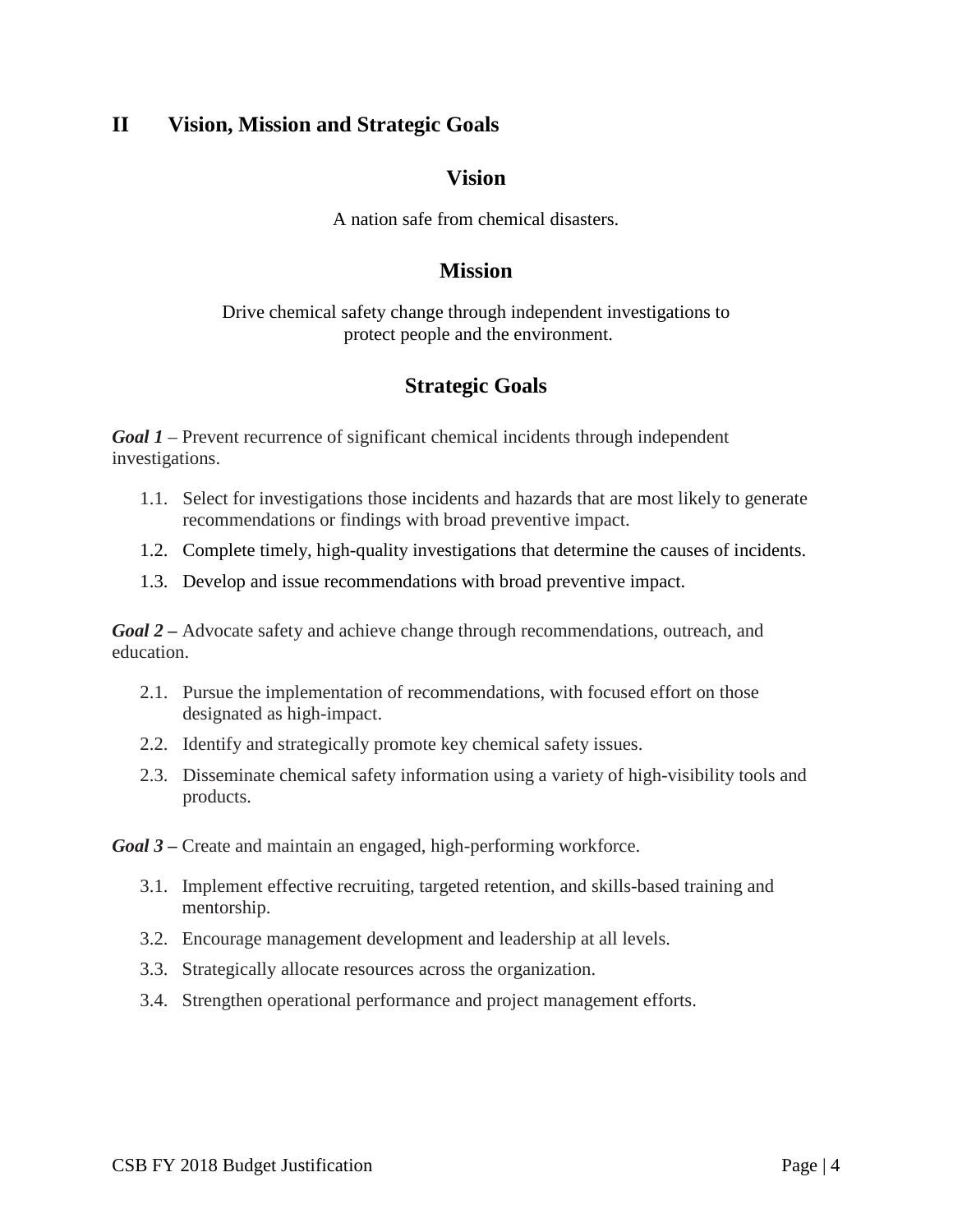## <span id="page-5-0"></span>**III. Budget Request**

#### **Budget Request Summary**

The CSB requests a budget of \$11.629 million in fiscal year (FY) 2018 to accomplish its unique mission. This is an increase of \$629,000, or 5.72% above the \$11 million provided in the Consolidated Appropriations Act of 2017. This modest increase will allow the CSB to maintain its current investigations and safety advocacy capacity in FY 2018. To be successful, the CSB will require additional funding in several areas that are described in the object classification detail. The majority of the increase is related to full year funding for currently vacant positions, including one Board Member, a Technical Director to oversee the CSB's investigations and recommendations work, and the General Counsel. Second, the CSB will incur a 1.9% increase in expenses related to the cost of living allowance (COLA). Finally, the CSB is requesting minor increases in other spending categories to maintain its current level of operations.

The CSB's FY 2018 Budget Request is a relatively small federal investment to continue the agency's valuable work. Yet, the President's FY 2018 Budget Request proposes the elimination of the CSB and requests a \$9.4 million appropriation to provide for the CSB's orderly shutdown and rescission of the agency's \$844,000 no-year emergency fund. The CSB disagrees with this proposal and is using its bypass budget authority<sup>[2](#page-5-1)</sup> to request a budget of \$11.629 million in FY 2018 to continue the execution of its critical safety mission to drive critical chemical safety change to protect people and the environment.

The CSB's mission is not duplicated by any other federal agency or entity. While other Federal agencies such as the Environmental Protection Agency (EPA) and the Occupational Safety and Health Administration (OSHA) have a rulemaking and enforcement role, Congress specifically mandated that the CSB be completely independent from these agencies. The legislative history states that the investigations conducted by EPA, OSHA and others "with dual responsibilities tend to focus on violations of existing rules and the cause of the accident almost to the exclusion of other contributing factors for which no enforcement or compliance actions can be taken. The purpose of an accident investigation... is to determine the cause or causes of an accident whether or not those causes were in violation of any current and enforceable requirement." Furthermore, no private sector organization is able to complete the work of the CSB's mission.

The President's *Budget Blueprint to Make America Great Again* states that, "A budget that puts America first must make the safety of our people its number one priority — because without safety, there can be no prosperity."<sup>[3](#page-5-2)</sup> The CSB continues to emphasize that good safety management systems are good business. The CSB requests an FY 2018 appropriation of \$11.629

l

<span id="page-5-1"></span><sup>&</sup>lt;sup>2</sup> "Whenever the Board submits or transmits any budget estimate, budget request, supplemental budget request, or other budget information, [. . .] to the President, the Secretary of Labor, the Administrator, or the Director of the Office of Management and Budget, it shall concurrently transmit a copy thereof to the Congress. [. . .] No officer or agency of the United States shall have authority to require the Board to submit its budget requests or estimates [. . .] to any officer or agency of the United States for approval or review prior to the submission of such

<span id="page-5-2"></span>recommendations, testimony, comments or reports to the Congress." 42 U.S.C. §7412 (r)(6)(R). 3 *America First: A Budget Blueprint to Make America Great Again*. Office of Management and Budget. Washington, DC. 2017.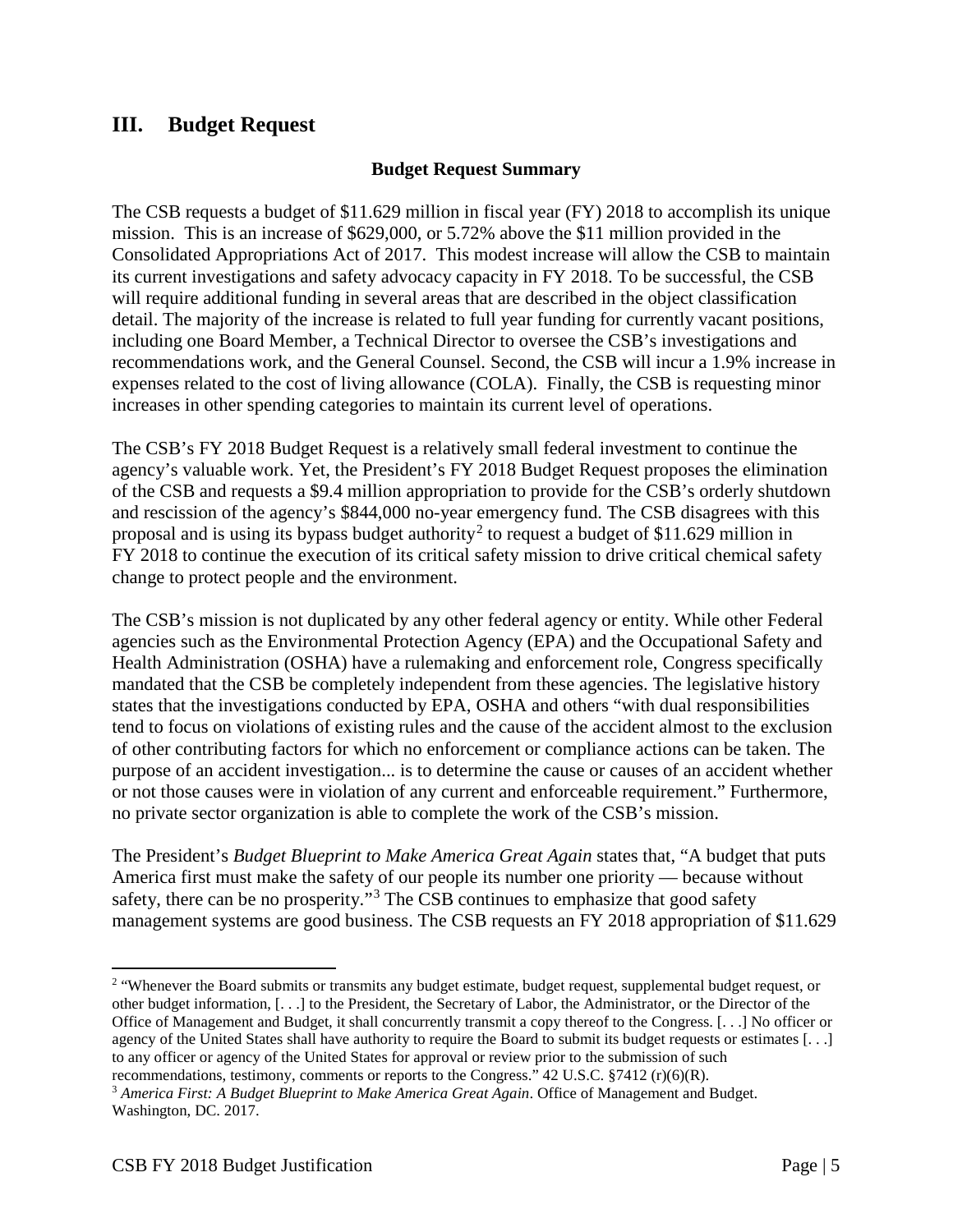million to continue to perform root cause investigations, advocate for critical chemical safety improvements, and promote the safety of American workers, communities and businesses.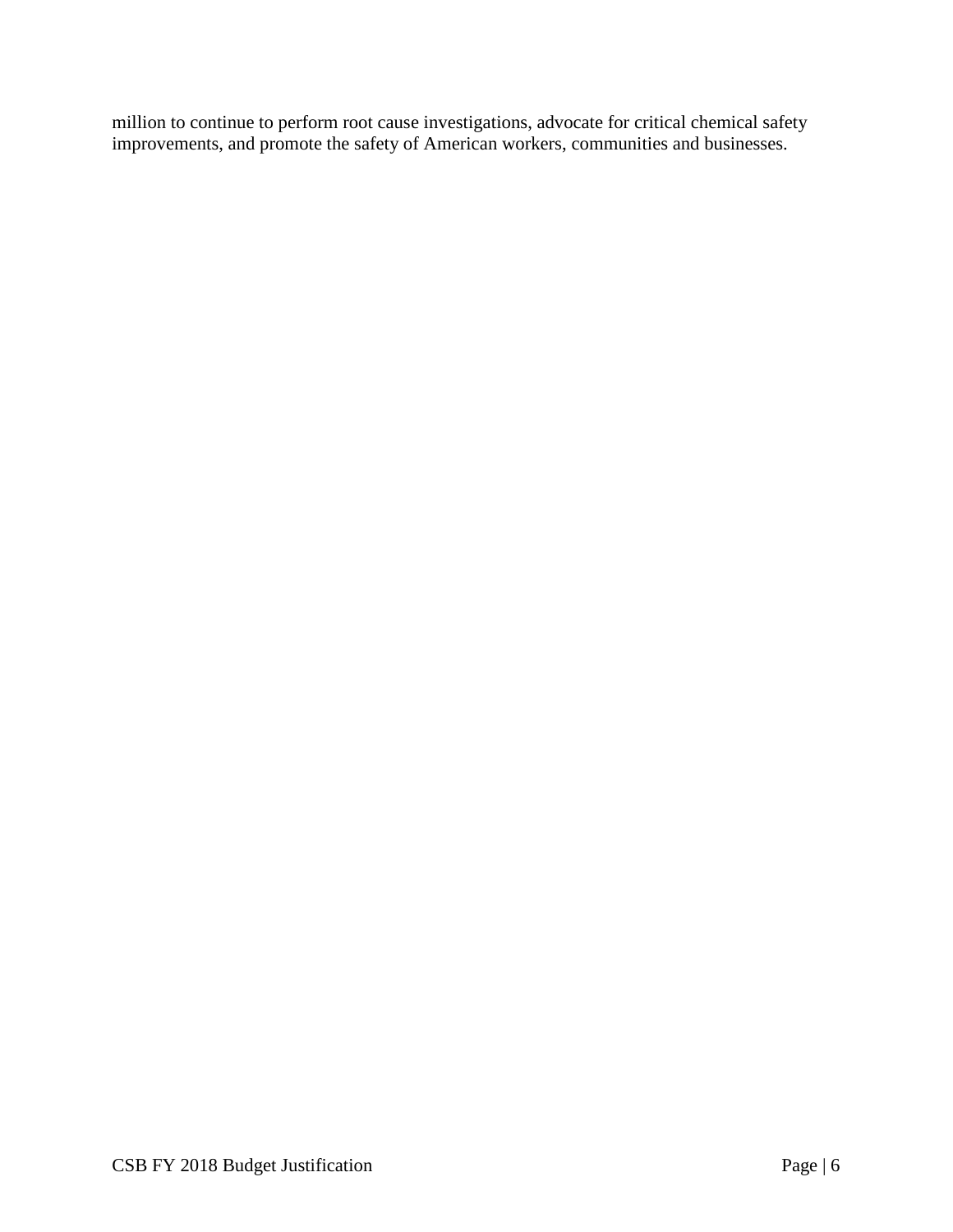#### **CSB Accomplishments**

#### **Investigations**

The CSB's first strategic goal is to prevent recurrence of significant chemical incidents through independent investigations. Since January 2016, the CSB completed the following nine investigations:

- **Refinery Fire (Delaware City, DE):** On Sunday, November 29, 2015, an operator at the Delaware City Refining Company's (DCRC) Kellogg Alkylation Unit suffered second degree burns to his face and neck while performing de-inventorying activities on a vessel in preparation for the removal of a pipe spool from a connected process. This incident followed two previous incidents at the same facility that occurred in August 2015. The CSB's investigation report focused on the adequacy of written procedures and safety processes. **The final report was approved on April 11, 2017, and released at a news conference on May 18, 2017, in Wilmington, Delaware.**
- **Refinery Explosion and Catalyst Release (Torrance, CA):** On February 18, 2015, the ExxonMobil refinery in Torrance, California, released spent catalyst material into the surrounding community and the explosion resulted in four minor injuries and extensive property damage. The CSB's investigation focused on the technical cause of the equipment failure; organizational factors; process hazard analyses and mechanical integrity at the refinery; and the State of California's Process Safety Management revisions. **The final report was approved on March 28, 2017, and released at a news conference on May 3, 2017, in Torrance, California.**
- **Nitrous Oxide Explosion (Cantonment, FL):** On Sunday, August 28, 2016, a nitrous oxide trailer truck exploded at the Airgas manufacturing facility. The explosion killed the only Airgas employee present and heavily damaged the facility, halting nitrous oxide manufacturing at the Cantonment plant and leading to shortages for the medical, university, and food manufacturing industries. The plant has remained inoperable since the incident. **The final report was approved on March 16, 2017, and released at a news conference on April 20, 2017, in Pensacola, Florida.**
- **Olefins Plant Fire and Explosion (Geismar, LA):** On June 13, 2013, an explosion and fire occurred at the Williams Olefins plant during non-routine operational activities when the temperature of a liquid propane mixture confined within the reboiler increased, resulting in a dramatic pressure rise within the vessel. The reboiler shell catastrophically ruptured, causing a boiling liquid expanding vapor explosion (BLEVE) and fire, which killed two workers and injured 167 others, the majority of whom were contractors. The CSB's report highlighted the importance of using risk reduction strategies, establishing a strong organizational process safety culture, and developing a robust process safety management program. **The final report was approved on September 26, 2016, and released at a news conference on October 19, 2016, in Baton Rouge, Louisiana.**
- **Chemical Release and Disruption of Drinking Water Supply (Charleston, WV):** On the morning of January 9, 2014, an estimated 10,000 gallons of crude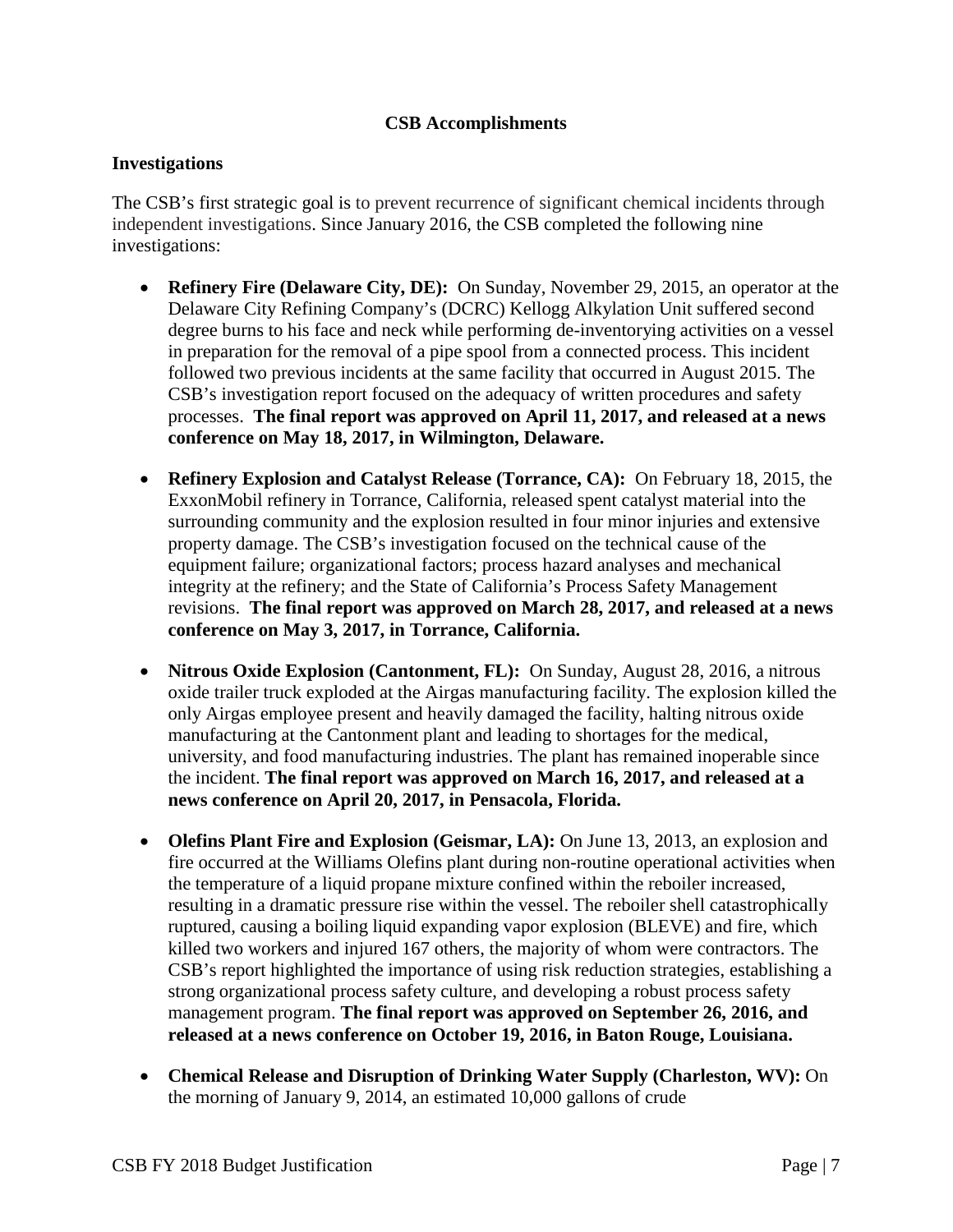methylcyclohexanemethanol (MCHM) mixed with propylene glycol phenyl ethers (PPH Stripped) were released into the Elk River when a 46,000-gallon storage tank located at the Freedom Industries site in Charleston, WV, failed, disrupting the drinking water supply for approximately 300,000 residents in nine counties. The CSB's report calls on aboveground storage tank facilities, government officials, drinking water utilities and public health agencies across the country to follow recommended best practices to prevent similar incidents. **The investigation report was approved at a public meeting on September 28, 2016, in Charleston, West Virginia.** 

- **High Temperature Hydrogen Attack (Anacortes, WA):** Following the closure of all recommendations from the CSB's final investigation report into the heat exchanger failure at the Tesoro refinery in Anacortes, Washington, that fatally injured seven workers, the CSB determined that industry continues to lack sufficient guidance on high temperature hydrogen attack (HTHA). The CSB issued a safety alert that incorporates key findings from the 2014 investigation report to provide additional direction for the industry to prevent the mechanical failures from HTHA. **The Safety Alert was published on August 11, 2016.**
- **Sulfuric Acid Release (Martinez, CA):** On February 12, 2014, a release of an estimated 84,000 pounds of sulfuric acid at the Tesoro Refinery in Martinez, California, burned two workers. Less than a month later, on March 10, 2014, sulfuric acid sprayed and burned two contract workers during the removal of piping. Both incidents occurred in the refinery's alkylation unit where high-octane blending components are produced for gasoline. The CSB's case study examined previous incidents, gaps in safety standards, deviations from established procedures and practices, and past efforts to assess and strengthen site safety culture at the refinery. **The final report was released at a news conference on August 2, 2016, near Oakland, California.**
- **Deepwater Blowout and Explosion (Gulf of Mexico):** On April 20, 2010, a complex interplay of physical, operational, and organizational barriers failed, sending oil and gas from deep below the ocean floor onto the Deepwater Horizon drilling rig, triggering explosions and an ensuing fire that left 11 of the 126 workers dead and critically injured at least 17 others. Volumes III and IV of the CSB's investigation report included proposed safety recommendations to the U.S. Department of Interior's Bureau of Safety and Environmental Enforcement (BSEE), the American Petroleum Institute, the Ocean Energy Safety Institute, and the Sustainability Accounting Standards Board to prevent future offshore drilling incidents. **The final two volumes of the investigation report were released on April 20, 2016.**
- **Fertilizer Explosion and Fire (West, TX):** On April 17, 2013, the West Fertilizer fire and explosion in West, Texas, resulted in fifteen fatalities, including twelve fire fighters; more than 260 injuries; and an estimated \$230 million in community damage. The deadly fire and explosion occurred when approximately thirty tons of fertilizer grade ammonium nitrate (FGAN) exploded when heated by a fire at the storage and distribution facility. The CSB made recommendations to address a lack of awareness of hazardous chemicals and emergency preparedness. **The final report was released on January 28, 2016, in Waco, Texas.**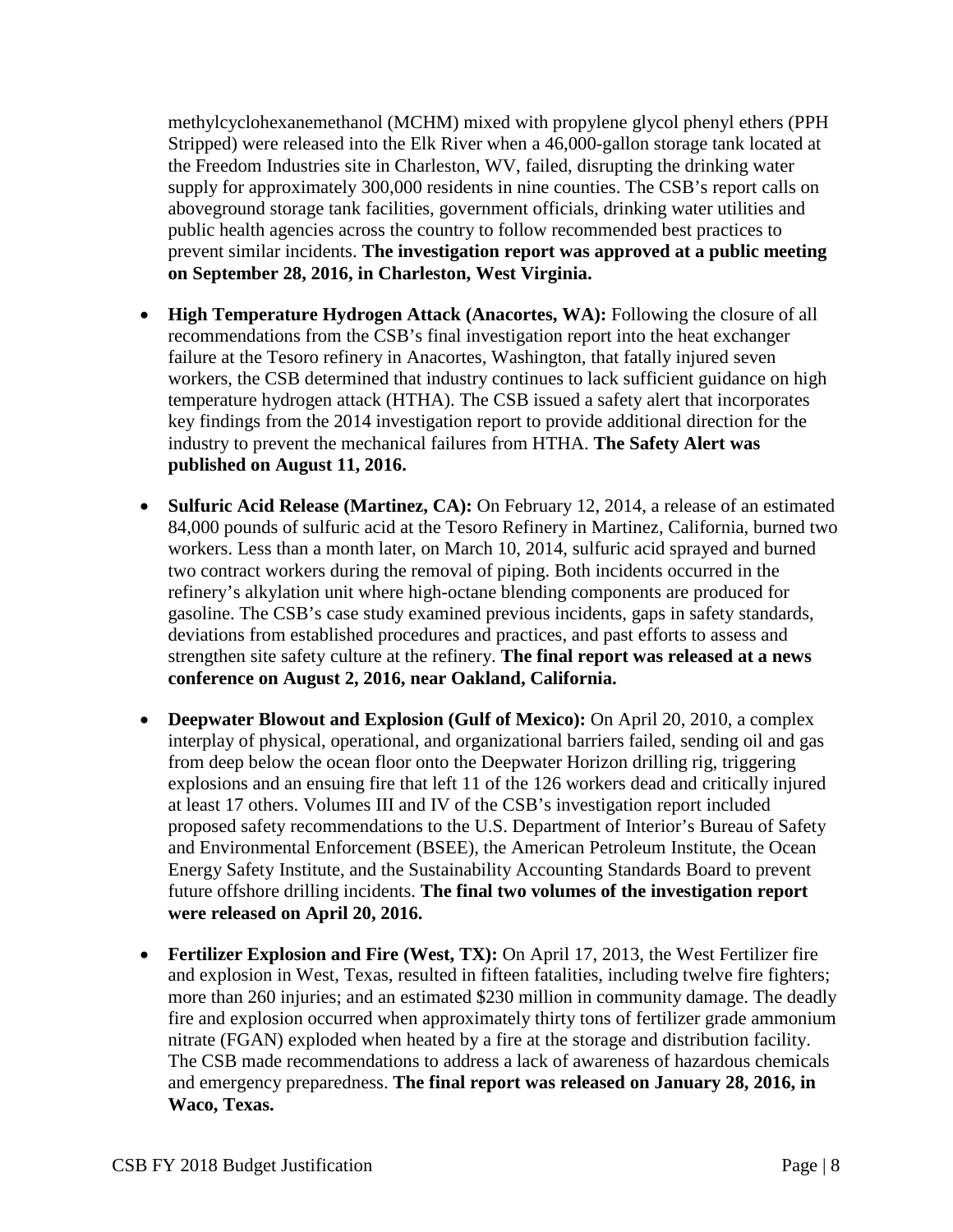In addition to completing the nine chemical incident investigations described above, the CSB continues to complete field work and analysis on several major open investigations. In 2016 and 2017, the CSB deployed to seven new incidents and made significant progress in the completion of investigation reports. Since 2016, the agency has focused on the completion of more timely investigations to ensure that the critical safety messages can be shared to promote the prevention of catastrophic incidents. The CSB anticipates the completion of the following investigations in FY 2017.

- **Chemical Release and Fire (Baton Rouge, LA):** On November 22, 2016, an isobutane release and fire occurred in the sulfuric acid alkylation unit of the ExxonMobil Baton Rouge refinery in Louisiana. The fire seriously injured four workers when flammable isobutane vapor released from process piping. The isobutane reached an ignition source approximately one minute after the release while workers were trapped in the vapor cloud. **The CSB's final investigation report is anticipated in the summer of 2017.**
- **Catastrophic Pressure Vessel Rupture (St. Louis, MO):** On April 3, 2017, an overpressure within a steam condensate storage tank at the Loy-Lange Box Company launched the vessel into a neighboring dry cleaning facility and fatally injured one worker at the box company and three members of the public at the adjacent facility. **An assessment of the incident is anticipated for release in the summer of 2017.**
- **Hot Work Explosion (DeRidder, LA):** On February 8, 2017, three contractors were killed and seven contractors sustained injuries in an explosion at the Packaging Corporation of America facility in DeRidder, Louisiana. The fatally-injured contractors were conducting hot work activities near a 100,000-gallon atmospheric storage tank that contained a flammable atmosphere and ultimately exploded. **The CSB's final report is anticipated in the summer of 2017.**
- **Gas Plant Explosion (Pascagoula, MS):** A flammable gas release with multiple explosions and ensuing fire occurred at the Enterprise Products Pascagoula Gas Plant, in Moss Point, Mississippi on June 27, 2016. The incident occurred in a cryogenic process line that takes natural gas received from an offshore pipeline and separates it into natural gas liquids (NGLs) and residual natural gas. The NGLs and natural gas products are either commercially sold or transferred for further processing at different facilities. The site was shut down for nearly six months, and in its quarterly report to investors, the company cited at least \$14.2 million in losses due to site damage and fire response activities. There are numerous similar gas plant installations across the country in regions where oil and gas are produced, and the CSB's lessons learned will be shared across the industry. **A final investigation report is anticipated in the summer of 2017.**
- **Chlorine Release and Community Shelter-in-Place (Atchison, Kansas):** On April 12, 2017, the CSB released preliminary findings from its ongoing investigation of the toxic chlorine release from the MGPI Processing plant in Atchison, Kansas. On October 21, 2016, sulfuric acid was inadvertently unloaded from a tanker truck into a fixed sodium hypochlorite tank at the plant. The two materials combined to produce a mixture of chlorine gas that sent over 140 individuals, both workers and members of the public, to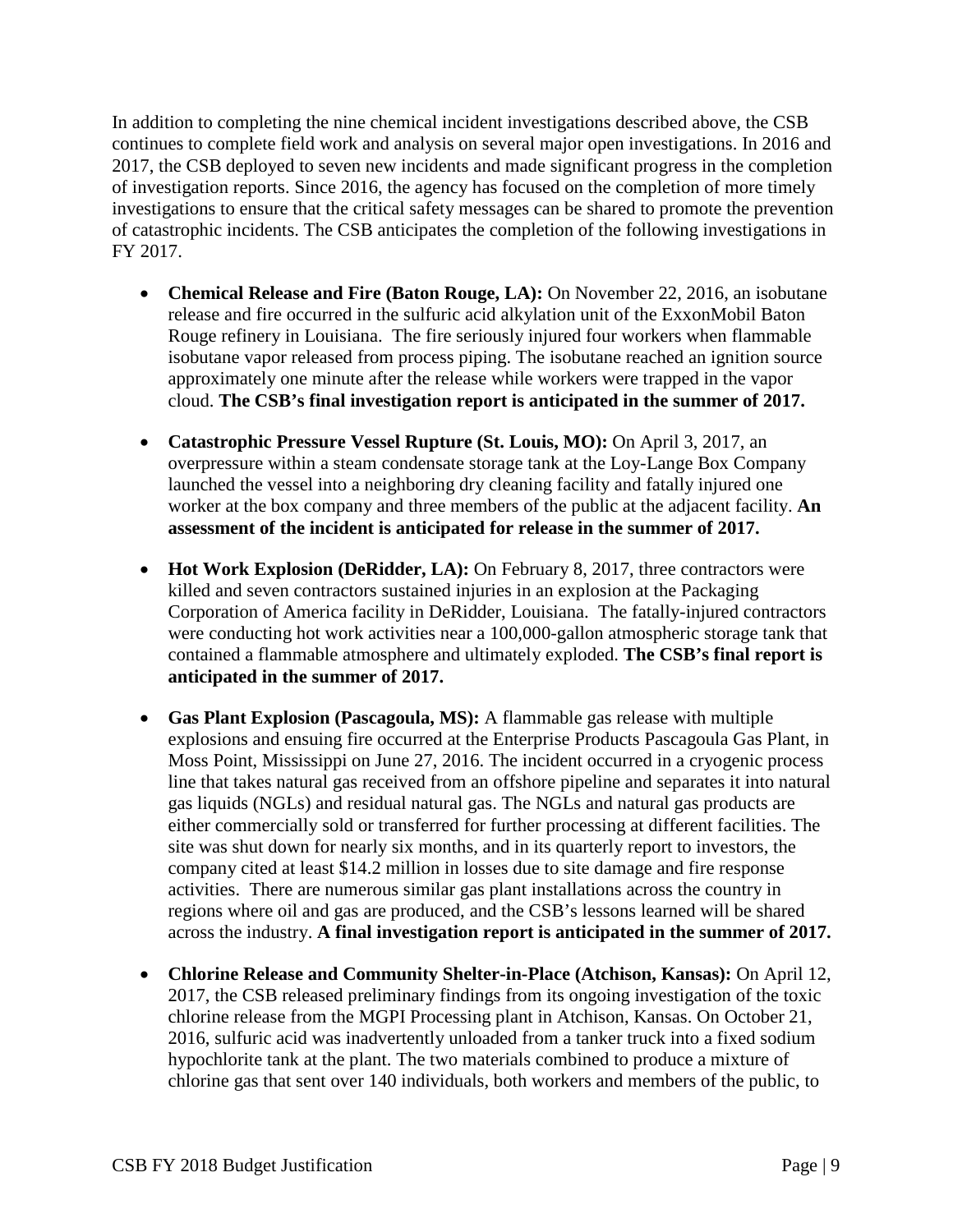area hospitals and resulted in shelter-in-place and evacuation orders for thousands of local residents. **A final report is anticipated in the fall of 2017.**

- **Hot Work Explosion (Nederland, TX):** On August 12, 2016, workers were conducting hot work on a section of piping in the oil and gas terminal that had not been fully evacuated of flammable hydrocarbons. A vent attached to the pipe section was not properly monitored and sparks from the hot work ignited vapors coming from the vent. The vapors flashed back into the pipe causing an overpressure and flash fire that injured seven contract workers, four severely. **The CSB's final investigation report is anticipated in the fall of 2017.**
- **Toxic Chemical Release (LaPorte, TX):** On November 15, 2014, approximately 24,000 pounds of highly toxic methyl mercaptan were released inside a chemical manufacturing facility, resulting in the deaths of four DuPont employees. The CSB held a public meeting in Houston, Texas, in September 2015, to discuss preliminary findings and release interim recommendations to DuPont for preventing of serious hazards prior to restarting the affected process. **The final report is anticipated for release in the fall of 2017.**

### **Recommendations Successes**

The CSB's second strategic goal is to advocate for safety change through recommendations, outreach, and education. The implementation of CSB recommendations resulted in several significant safety improvements in FY 2016. As part of the West Fertilizer investigation, the CSB made recommendations to the Federal Emergency Management Agency (FEMA) to create a funding mechanism to provide training and curriculum development for first responders at ammonium nitrate incidents. On September 16, 2016, FEMA awarded two grants of \$1 million each to the Georgia Tech Research Institute (GTRI) and the International Association of Fire Fighters (IAFF) to develop and deliver HAZMAT training focused on FGAN hazards.

Following the 2012 catastrophic chemical release and fire at the Chevron Richmond Refinery in California, the CSB issued an urgent recommendation to Chevron USA to perform damage mechanism hazard reviews on all of its OSHA Process Safety Management covered process piping circuits and process equipment to strengthen the process hazard analyses for all of its U.S. refineries. In December 2016, Chevron USA implemented the CSB's recommendation by developing a standard process for the review of damage mechanisms by a multidisciplinary team in all of its U.S. refineries. This project may prevent future catastrophic incidents and loss of production at its four U.S. refineries, which process more than 900,000 barrels of oil per day.

#### **Safety Advocacy and Outreach**

In order to advance its strategic outreach program, the Board has added three new issues to its primary advocacy program, the *Drivers of Critical Chemical Safety Change*, since 2016. The goal of the program is to pursue implementation of changes that are most likely to achieve important national-level safety improvements. This advocacy program targets specific actions for Federal and state agencies, standards-setting bodies, and other groups to advance safety in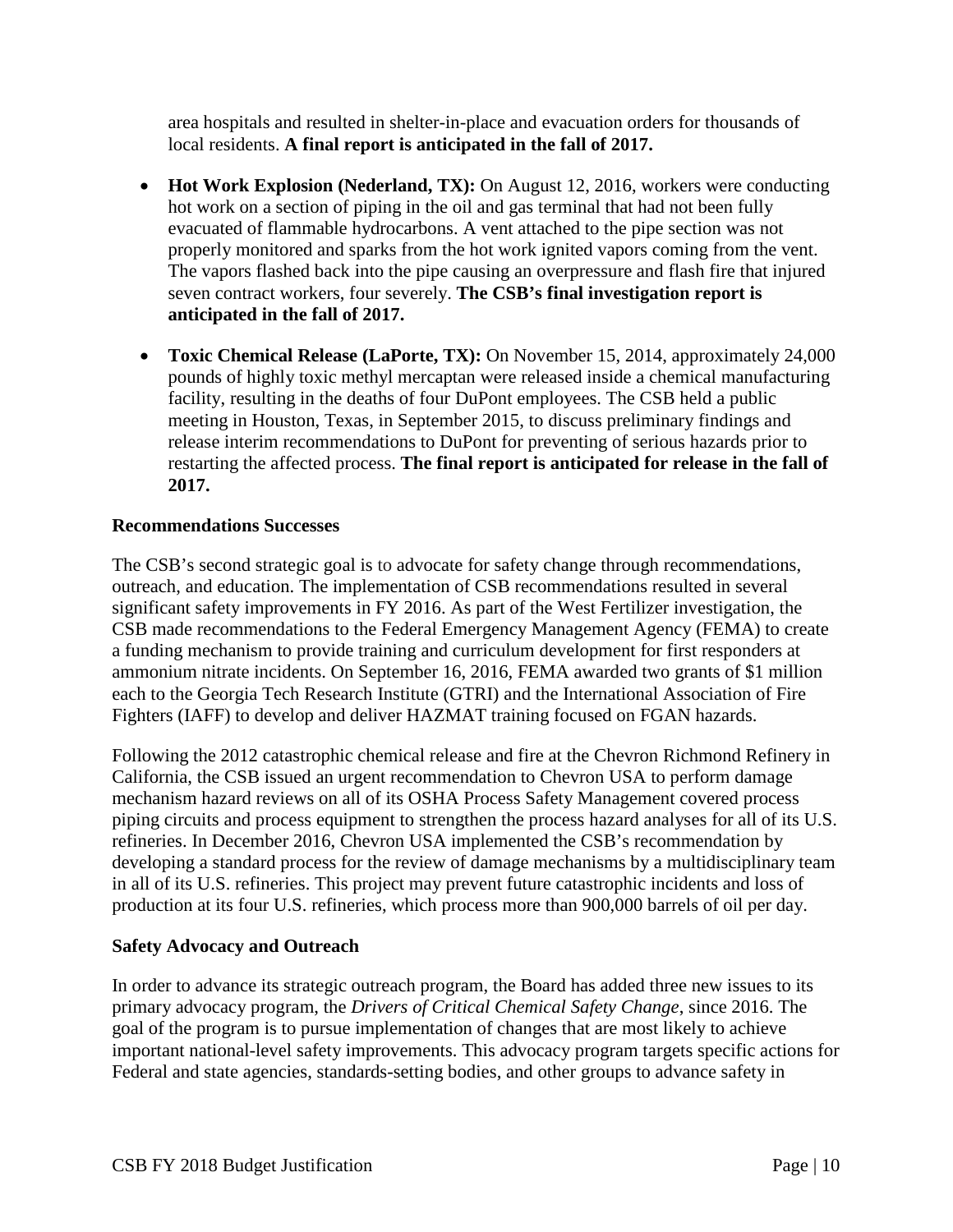emergency planning and response, preventive maintenance, process safety management, and hot work practices.

Based on feedback from the communities affected by catastrophic incidents, the CSB broadened its outreach to wider audiences by offering several Spanish language products. The agency has translated its news releases of investigative findings and developed subtitles for its publicly available safety videos. The first Spanish language news releases included the lessons learned from the massive explosion and fire at the Caribbean Petroleum terminal facility near San Juan, Puerto Rico, and the fatal methyl mercaptan release at the DuPont pesticide manufacturing plant near Houston, Texas. To date, the CSB has released twelve safety videos with Spanish subtitles and translated nine news releases and eight safety digests into Spanish.

The CSB safety videos are available for viewing and to download on the agency's website and YouTube account. Since January 2016, the CSB released two full length safety videos and a computer-generated animation to broadly disseminate lessons learned from three completed investigations. These videos include "Dangerously Close" on the fatal FGAN explosion at West Fertilizer in West, Texas; "Blocked In" on the explosion and fire at the Williams Olefins facility in Geismar, Louisiana; and the animation of the 2015 explosion at the ExxonMobil Refinery in Torrance, California. CSB videos have been viewed more than 6.6 million times on YouTube, and the agency's page has more than 20,000 followers.

#### **Organizational Excellence**

The CSB's third strategic goal is to create and maintain an engaged, high-performing workforce. The recently-approved *FY 2017-2021 Strategic Plan* serves as a blueprint for CSB priorities to examine emerging chemical safety hazards and help drive chemical safety improvements. With this plan, the agency will judiciously allocate limited resources to achieve the strategic goals and to promote accountability for its safety mission. Through the successful implementation of the Strategic Plan, the agency will increases its flexibility to reach broader audiences, deliver innovative and persuasive safety products to drive chemical safety improvements, and become a premier Federal resource for chemical safety knowledge.

Over the past two years, the CSB has placed a special emphasis on organizational efficiency and health, building trust internally and externally, and increasing productivity within the organization. In the 2016 Federal Employee Viewpoint Survey (FEVS), the CSB was one of the top five most improved small agencies in employee engagement. In the 2016 results, a total of 36 items reflected a significant positive change of more than 5%, including the satisfaction with executive management, agency progress toward meeting its goals and objectives, and communication. Overall, the Employee Engagement Index increased by 14%. The CSB continues to strive for increased employee engagement and organizational efficiencies.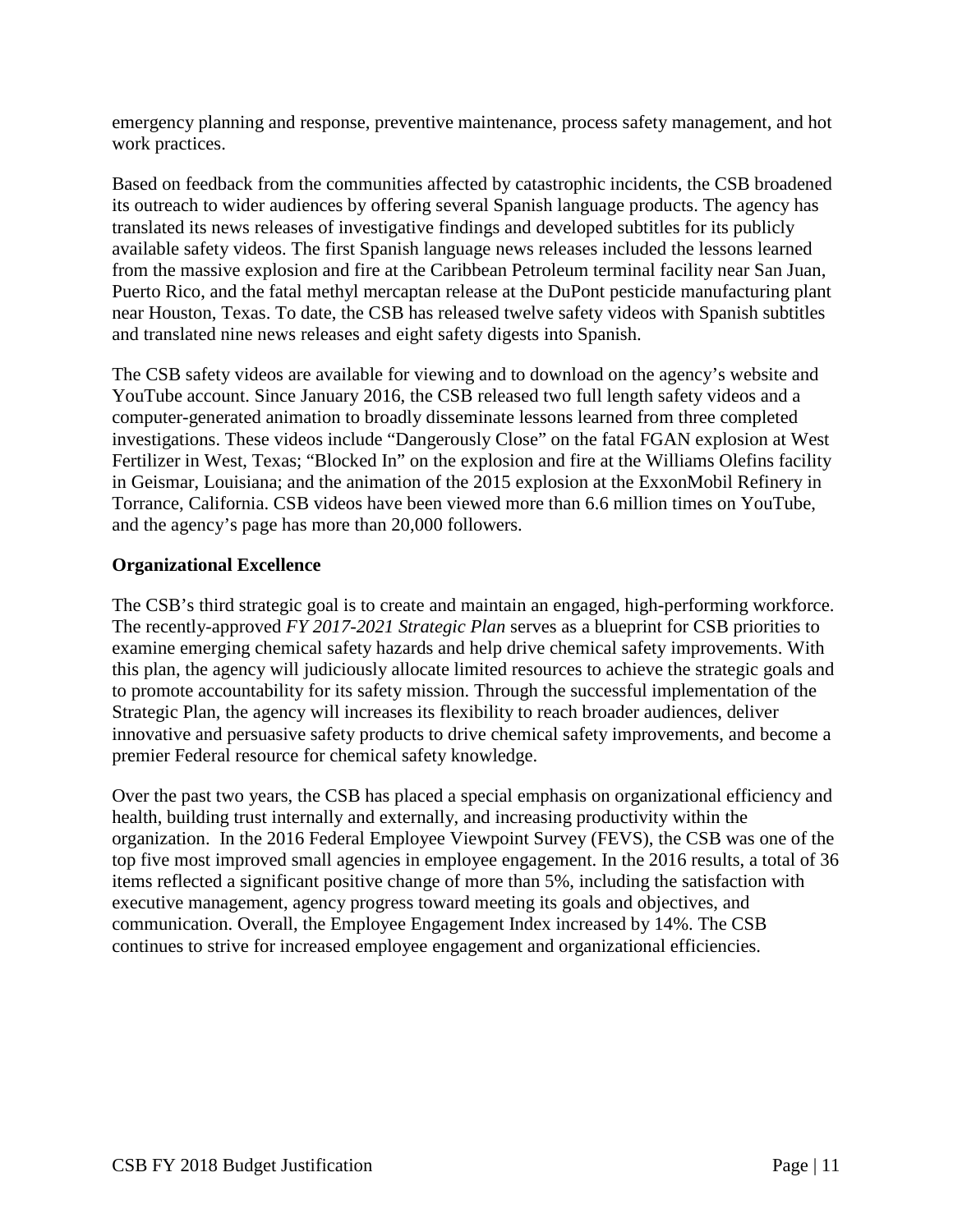#### **FY 2018 Budget Request**

The CSB is requesting a budget of \$11.629 million in FY 2018 to execute its unique safety mission. Approximately 91% of the funds requested in FY 2018 will be distributed into four main budget object classification codes: personnel compensation, personnel benefits, rent, and other services. Of the requested \$11.629 million, compensation costs, including fringe benefits, account for \$8.322 million – or 71.6% of the total agency budget. To procure mandatory services provided by other government agencies, such as payroll, personnel, accounting, and occupational health services, and other non-governmental contractors, the CSB requests \$1.62 million – or 13.9% of the agency's budget. Finally, \$795,750 – or 6.8% – is requested for rent, which includes office space in Washington, DC, and Denver, Colorado.

The requested funding will allow the CSB to maintain program activities that support its three strategic objectives.

- **Investigations.** The CSB evaluates three to five chemical incidents every day across the country, and initiates investigations where broad chemical safety learning is possible. To complete these investigations, the agency identifies the root causes of chemical incidents, issues recommendations for safety change and shares findings broadly across industries that use hazardous chemicals. Investigations are transparent. The CSB continues to conduct on-scene press briefings and public hearings to share findings, obtain additional facts and hear concerns from members of the community. Investigative materials are available on the agency's website.
- **Advocacy and Outreach.** The agency continues to engage stakeholder groups and collaborate with recommendations recipients – including government entities, safety organizations, trade associations, corporations, labor organizations, emergency response organizations, and educational organizations – to implement the Board's safety recommendations. The CSB continues to release safety videos and other products, in both English and Spanish, to ensure that valuable safety lessons are available to broad audiences to maximize their preventive impact.
- **Operational Excellence.** Finally, the CSB strives for continual improvement to promote organizational efficiency. In FY 2018, the CSB will continue efforts to improve management metrics and accountability to ensure that investigations are completed in a timely manner and resources are strategically allocated.

#### **Conclusion**

The CSB's FY 2018 budget request for \$11.629 million will allow the CSB to execute its unique mission to determine the root causes of catastrophic chemical incidents and share safety lessons to prevent the loss of life, injuries, and damage to surrounding communities that results from these preventable incidents. Safety and prosperity are not incompatible, and strong safety programs are critical for the economic success of industries that use hazardous chemicals. The \$11.629 million requested to fund the agency is a small investment in comparison to the billions of dollars associated with catastrophic chemical incidents. The continued funding of the CSB is an investment in the safety and security of the American people. Without funding for the U.S.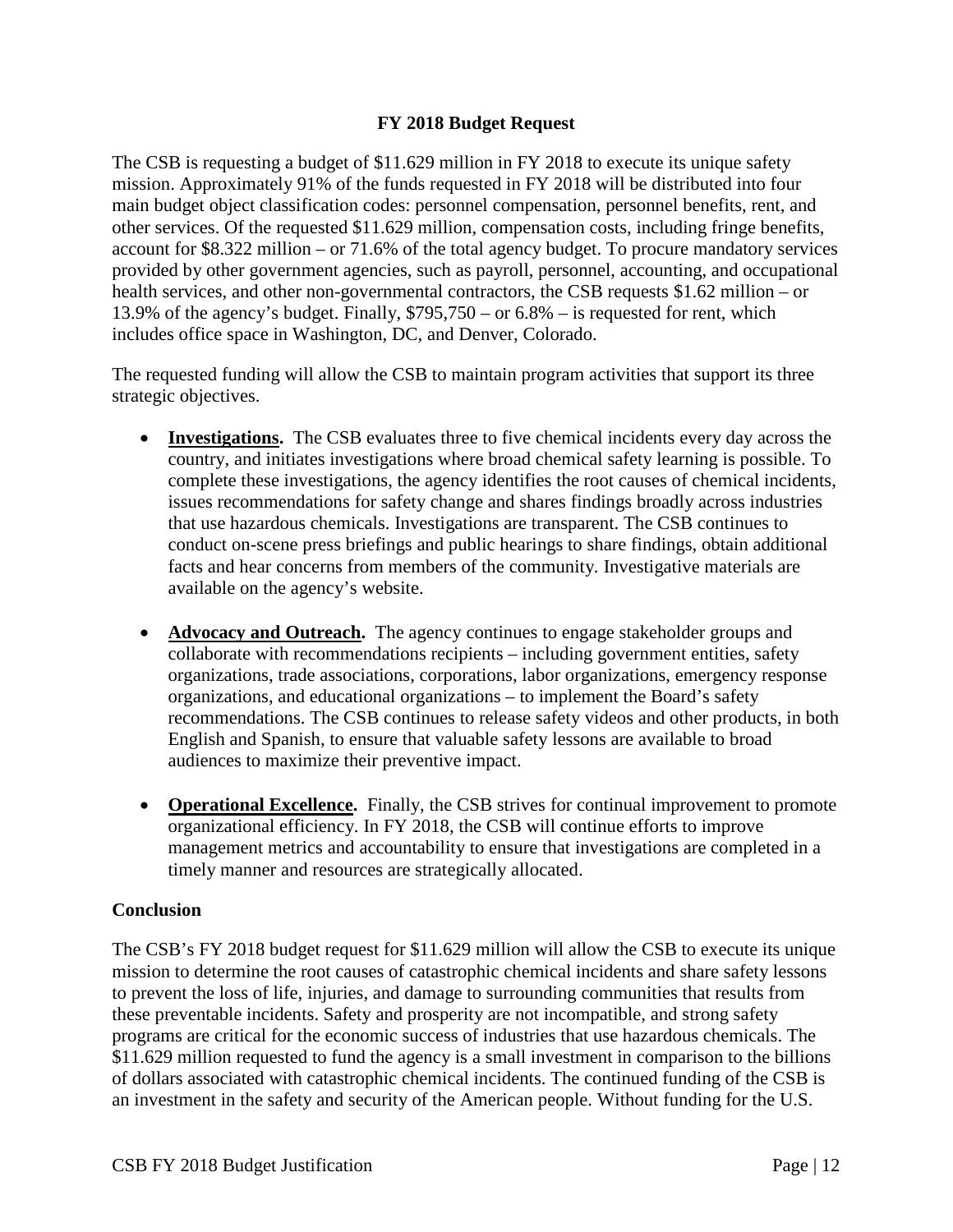Chemical Safety Board, its critical mission will be entirely lost. No other organizations, public or private, are able to conduct truly independent, non-regulatory investigations that can also hold Federal and state regulators or other parties accountable. The CSB urges Congress to fund its continued operations to ensure a nation safe from chemical disasters.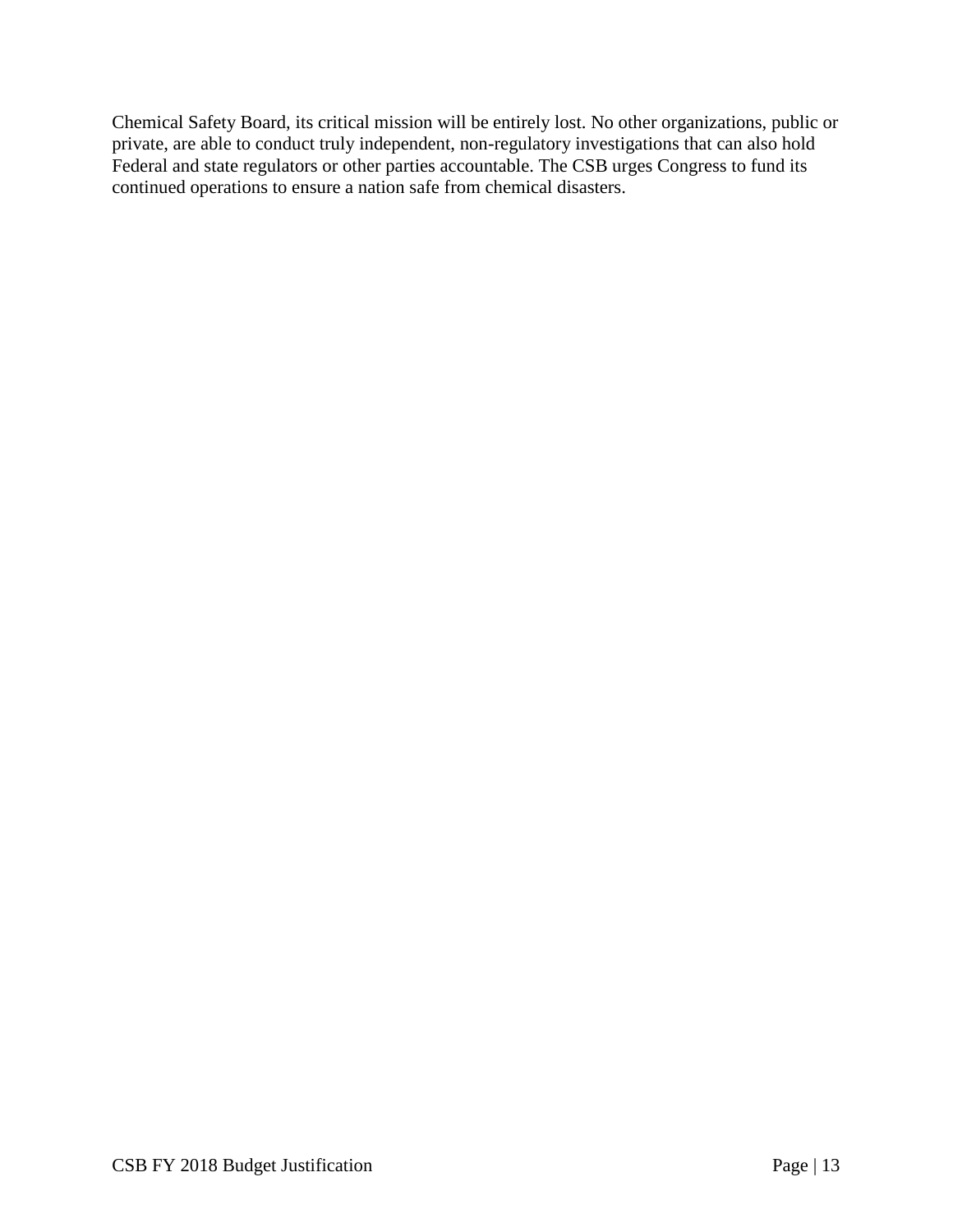#### **IV. Budget by Object Classification Category**

The U.S. Chemical Safety and Hazard Investigation Board (CSB) requests \$11.629 million for FY 2018. The funding requested will enable the CSB to achieve its core mission, as required by the Clean Air Act Amendments of 1990. The proposed budget for FY 2018 by budget object classification code is shown in the table below with a comparison to the FY 2017 estimated costs. A narrative explanation of the amount requested for each budget object classification code follows.

| <b>Budget Object Codes</b> |                                           | Projected<br>FY 2017* | <b>Requested</b><br><b>FY 2018</b> | <b>Change</b><br>FY 2017-2018 |               |
|----------------------------|-------------------------------------------|-----------------------|------------------------------------|-------------------------------|---------------|
|                            |                                           |                       |                                    | \$                            | $\frac{6}{6}$ |
| 11                         | Personnel<br>Compensation                 | \$5,570,996           | \$6,314,960                        | \$743,964                     | 13.35%        |
| 12                         | <b>Personnel Benefits</b>                 | 1,795,805             | 2,007,191                          | 211,386                       | 11.77%        |
|                            | <b>Subtotal Personnel</b><br><b>Costs</b> | 7,366,801             | 8,322,151                          | 955,350                       | 12.97%        |
| 21                         | Travel                                    | 448,800               | 448,800                            |                               | 0.00%         |
| 22                         | Transportation of<br><b>Things</b>        |                       |                                    |                               | 0.00%         |
| 23.2                       | <b>Space Rental Payments</b>              | 781,497               | 795,750                            | 14,253                        | 1.82%         |
| 23.3                       | Communications,<br>Utilities and Misc.    | 211,776               | 172,600                            | (39,176)                      | $(18.50\%)$   |
| 24                         | Printing and<br>Reproduction              | 30,000                | 25,000                             | (5,000)                       | (16.67%)      |
| 25                         | <b>Other Services</b>                     | 1,779,104             | 1,621,459                          | (157, 645)                    | $(8.86\%)$    |
| 26                         | <b>Supplies and Materials</b>             | 247,022               | 208,551                            | (38, 471)                     | (15.57%)      |
| 31                         | Equipment                                 | 135,000               | 35,000                             | (100,000)                     | (74.07%)      |
|                            | <b>Total</b>                              | \$11,000,000          | \$11,629,311                       | \$629,311                     | 5.72%         |
|                            | <b>FTEs</b>                               | 46                    | 46                                 |                               | $0.00\%$      |

<span id="page-14-0"></span>**Budget Object Classification Code Table**  Fiscal Years 2017 and 2018

\* Public Law No: 115-31.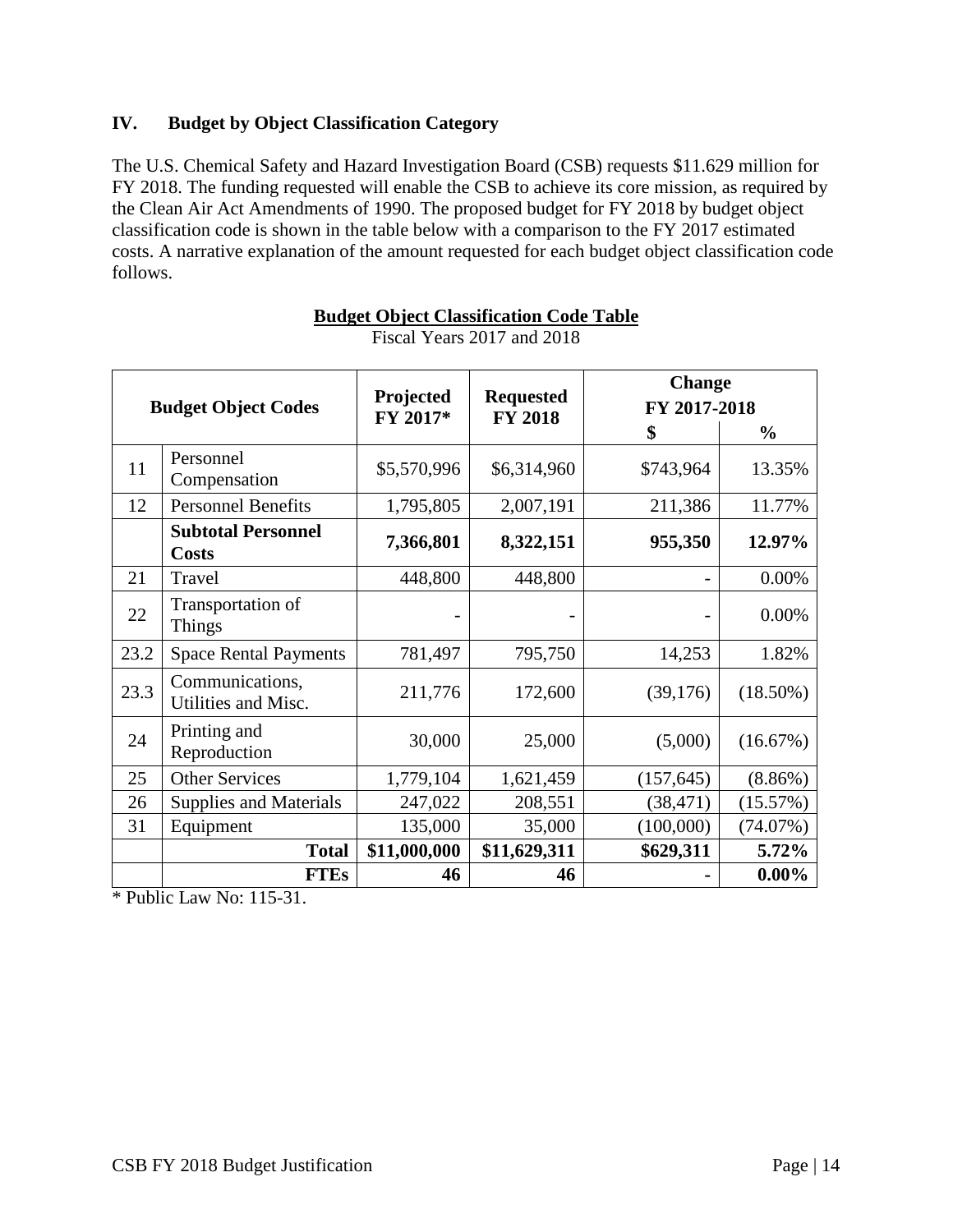#### **Budget Object Classification Code Detail**

#### **11.0 Personnel Compensation**

#### **Change FY 2017-FY 2018**

| FY 2017     | FY 2018     | Amount    | $\frac{\%}{\frac{1}{2}}$ |
|-------------|-------------|-----------|--------------------------|
| \$5,570,996 | \$6,314,960 | \$743,964 | 13.35%                   |

The budget request for FY 2018 includes \$6,314,960 to fund direct payroll costs for five board members and 41 staff members. This object class includes promotions and step increases to retain and advance entry and intermediate level employees and a 1.9% increase in the Cost of Living Allowance (COLA).

#### **12.0 Personnel Benefits**

#### **Change FY 2017-FY 2018**

| FY 2017     | FY 2018     | Amount    | $\%$<br><u> London and Communication and Communication and Communication and Communication and Communication and Communication and Communication and Communication and Communication and Communication and Communication and Communicati</u> |
|-------------|-------------|-----------|----------------------------------------------------------------------------------------------------------------------------------------------------------------------------------------------------------------------------------------------|
| \$1,795,805 | \$2,007,191 | \$211,386 | 11.77%                                                                                                                                                                                                                                       |

CSB personnel benefits include the government's contributions to the CSRS and FERS retirement programs; life and health insurance programs; the student loan repayment program; the Transit Subsidy Program; and the Thrift Savings Plan. The FY 2018 request reflects benefits for five board members and 41 staff members.

#### **21.0 Travel**

#### **Change FY 2017-FY 2018**

| FY 2017   | FY 2018   | Amount | $\frac{\%}{\%}$ |
|-----------|-----------|--------|-----------------|
| \$448,800 | \$448,800 | \$0    | $0.0\%$         |

The CSB does not anticipate changes in travel costs for FY 2018.

#### **22.0 Transportation of Things**

The CSB does not anticipate employee relocation shipment costs in FY 2018.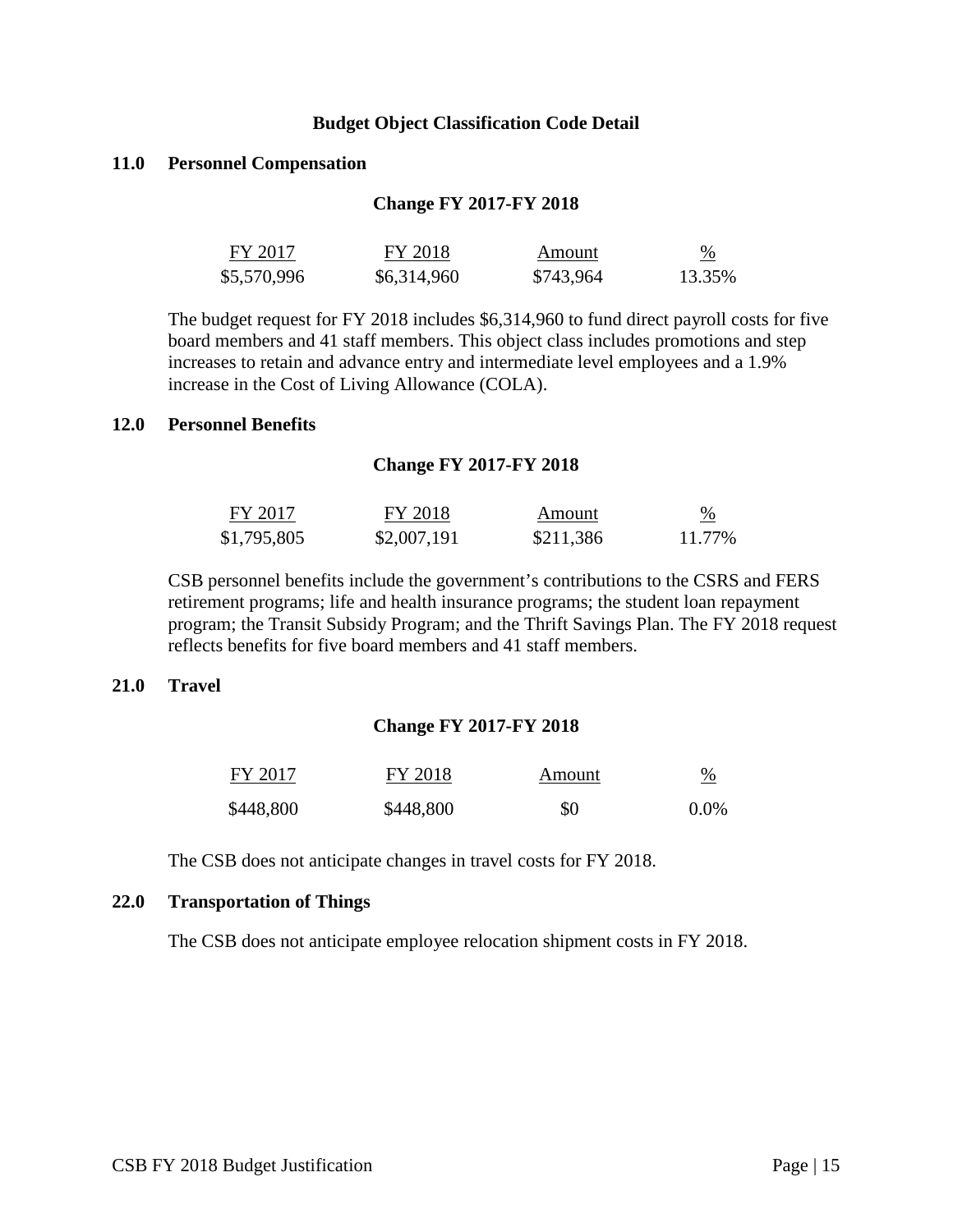#### **23.2 Space Rental Payments**

| FY 2017   | FY 2018   | Amount   | $\frac{0}{6}$ |
|-----------|-----------|----------|---------------|
| \$781,497 | \$795,750 | \$14,253 | 1.82%         |

**Change FY 2017-FY 2018**

This request includes \$675,000 for office space rental for the headquarters office in Washington, D.C., and \$97,750 for the rental of office space for the Western Regional Office in Denver, Colorado. These projected rent costs are based on FY 2018 estimates provided by the General Services Administration (GSA) and the lessor of the headquarters office building in Washington, D.C. This budget object class includes the costs for meeting room space for investigation and outreach activities.

#### **23.3 Communications, Utilities and Miscellaneous Charges**

#### **Change FY 2017-FY 2018**

| FY 2017   | FY 2018   | Amount       | %           |
|-----------|-----------|--------------|-------------|
| \$211,776 | \$172,600 | $(\$39,176)$ | $(18.50\%)$ |

Communication and postage costs are projected to be \$172,600 in FY 2018. These costs include \$68,300 for internet usage in the Washington, DC, and Denver, Colorado offices; \$49,000 for cell phones and wireless broadband usage; \$34,000 for telephone services in the Washington, DC and Denver, Colorado, offices; and \$12,000 for postage and express mail. Other costs are related to building security and the continuity of operations.

#### **24.0 Printing and Reproduction**

#### **Change FY 2017-FY 2018**

| FY 2017  | FY 2018  | Amount      | $\frac{\%}{\frac{1}{2}}$ |
|----------|----------|-------------|--------------------------|
| \$30,000 | \$25,000 | $(\$5,000)$ | $(16.67\%)$              |

The CSB anticipates a minor decrease in printing costs for FY 2018.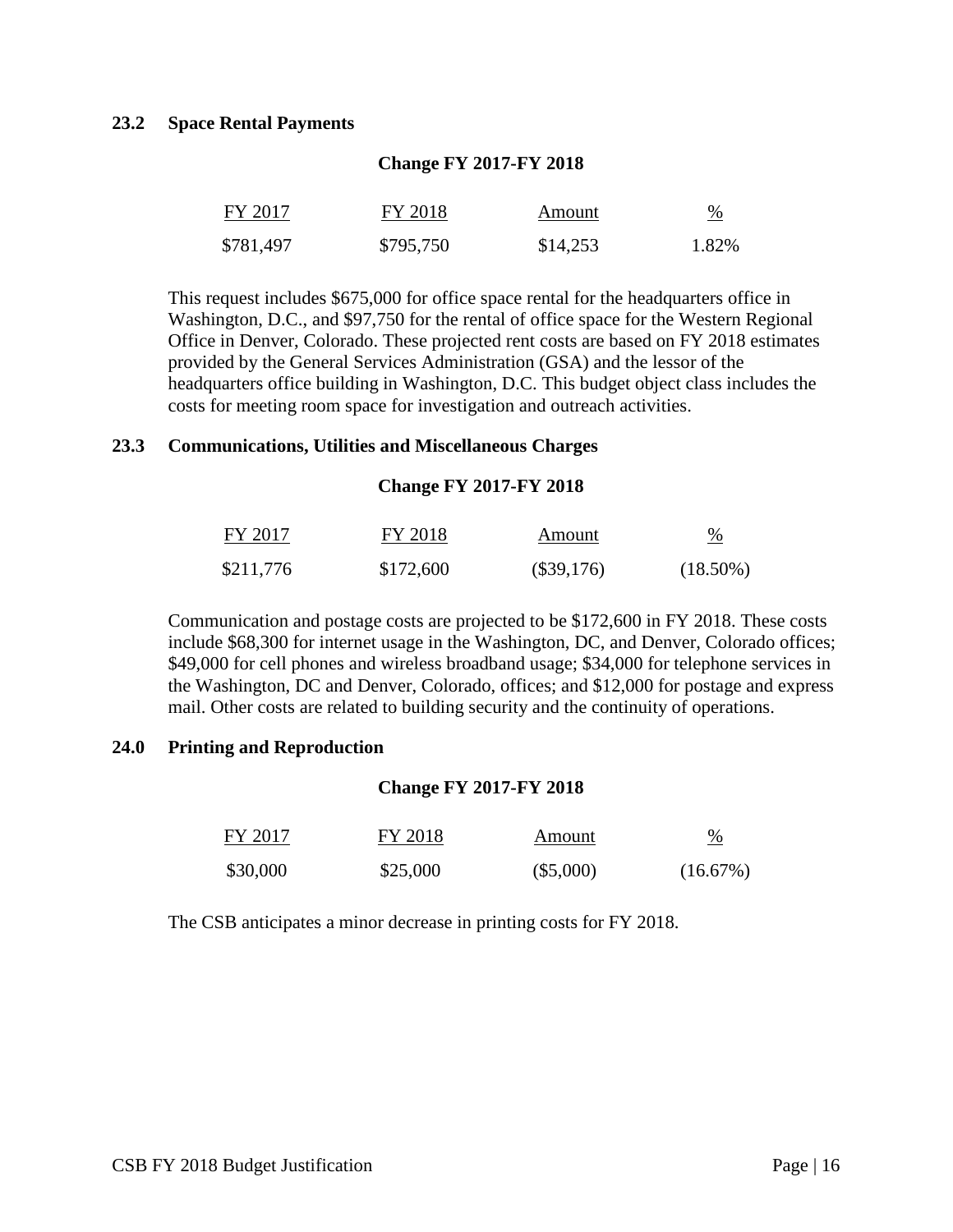| FY 2017     | FY 2018     | Amount      | $\frac{0}{0}$ |
|-------------|-------------|-------------|---------------|
| \$1,779,104 | \$1,621,459 | (\$157,645) | $(8.86\%)$    |

#### **Change FY 2017-FY 2018**

A total of \$1,621,459 is requested for services in FY 2018. Requirements in this BOC fall into two basic categories: interagency agreements for services provided by other Federal agencies and contractual services provided by non-Federal sources. Additional information on each category is provided in the following paragraphs.

*Services Provided by Other Federal Agencies.* A total of \$565,648 is requested for services provided by other Federal agencies. These services include \$155,750 for personnel and payroll services provided by the Interior Business Center (IBC) in the Department of the Interior; and \$338,045 for financial, travel, and procurement services provided by the Bureau of the Fiscal Service (BFS) in the Department of the Treasury. The remaining funds will be used for other Interagency Agreements with Federal Occupational Health for investigator physical examinations and respirator fit testing, incident notification provided services by the U.S. Coast Guard's National Response Center (NRC), HSPD-12 compliance, Employee Assistance Program (EAP) support and other government-provided services.

*Other Contractual Services.* The CSB procures a variety of services to support its mission, including expert consultants for investigations and testing (\$416,000), support for the public affairs, communications and safety video production function (\$300,000), information technology software maintenance (\$65,650), website hosting (\$19,771), court reporting and transcription services for witness interviews (\$25,000), and training (\$50,000). The CSB anticipates a net decrease in the cost of these services as agency personnel assume functions currently performed by a temporary services contractor and organizational consultant and training costs are reduced.

#### **26.0 Supplies and Materials**

#### **Change FY 2017-FY 2018**

| FY 2017   | FY 2018   | Amount      | $\frac{0}{0}$ |
|-----------|-----------|-------------|---------------|
| \$247,022 | \$208,551 | (\$38,4713) | $(15.57\%)$   |

The amount of \$208,551 is requested for supplies and materials in FY 2018, including books and reference materials (\$88,500), subscriptions (\$64,551), general office supplies (\$10,000), information technology supplies and software (\$28,000), and other supplies.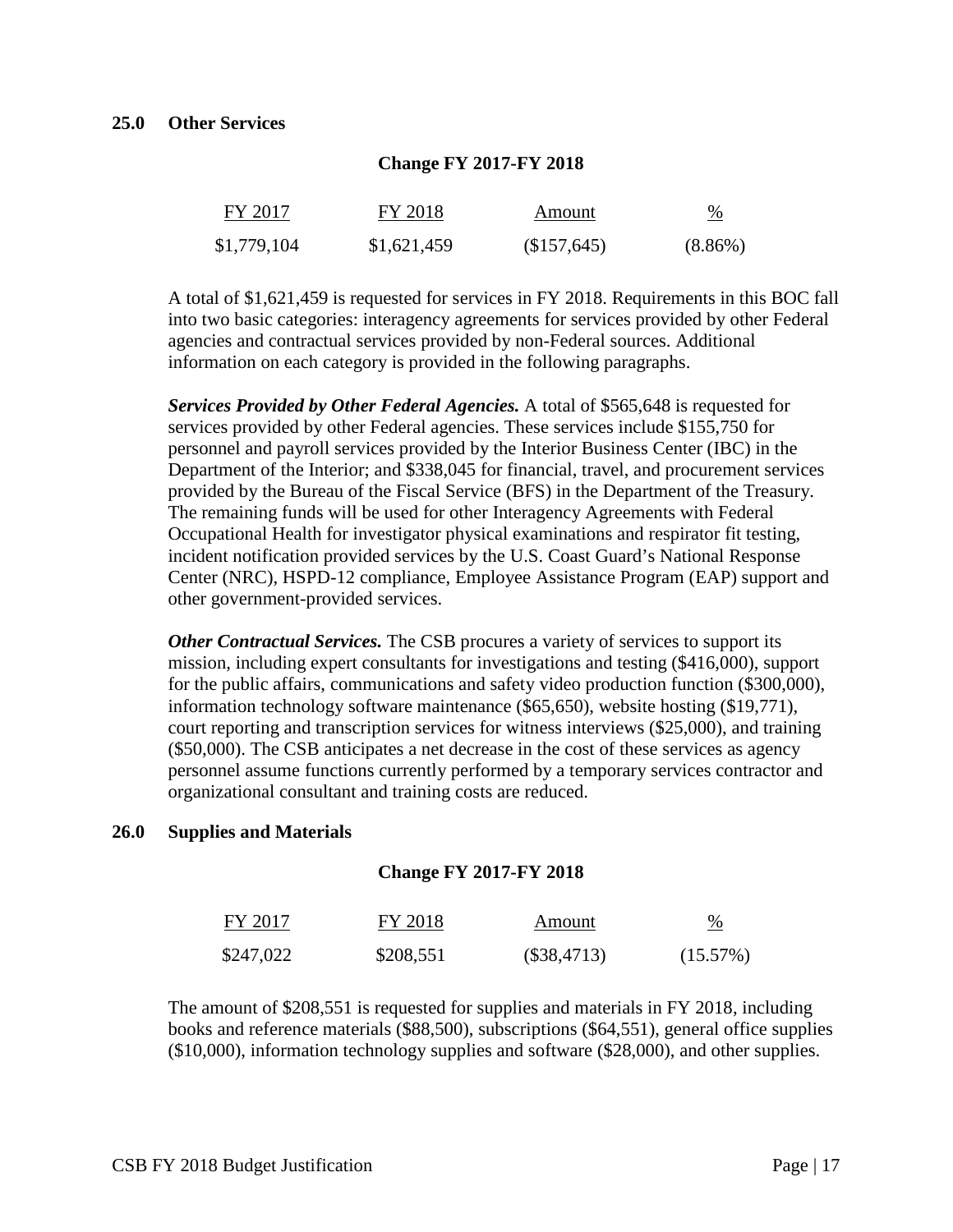#### **Change FY 2017-FY 2018**

| FY 2017   | FY 2018  | Amount      | $\frac{0}{0}$ |
|-----------|----------|-------------|---------------|
| \$135,000 | \$35,000 | (\$100,000) | $(74.1\%)$    |

The CSB anticipates a net decrease in equipment costs for FY 2018, because the agency does not have any significant equipment replacements planned for the year.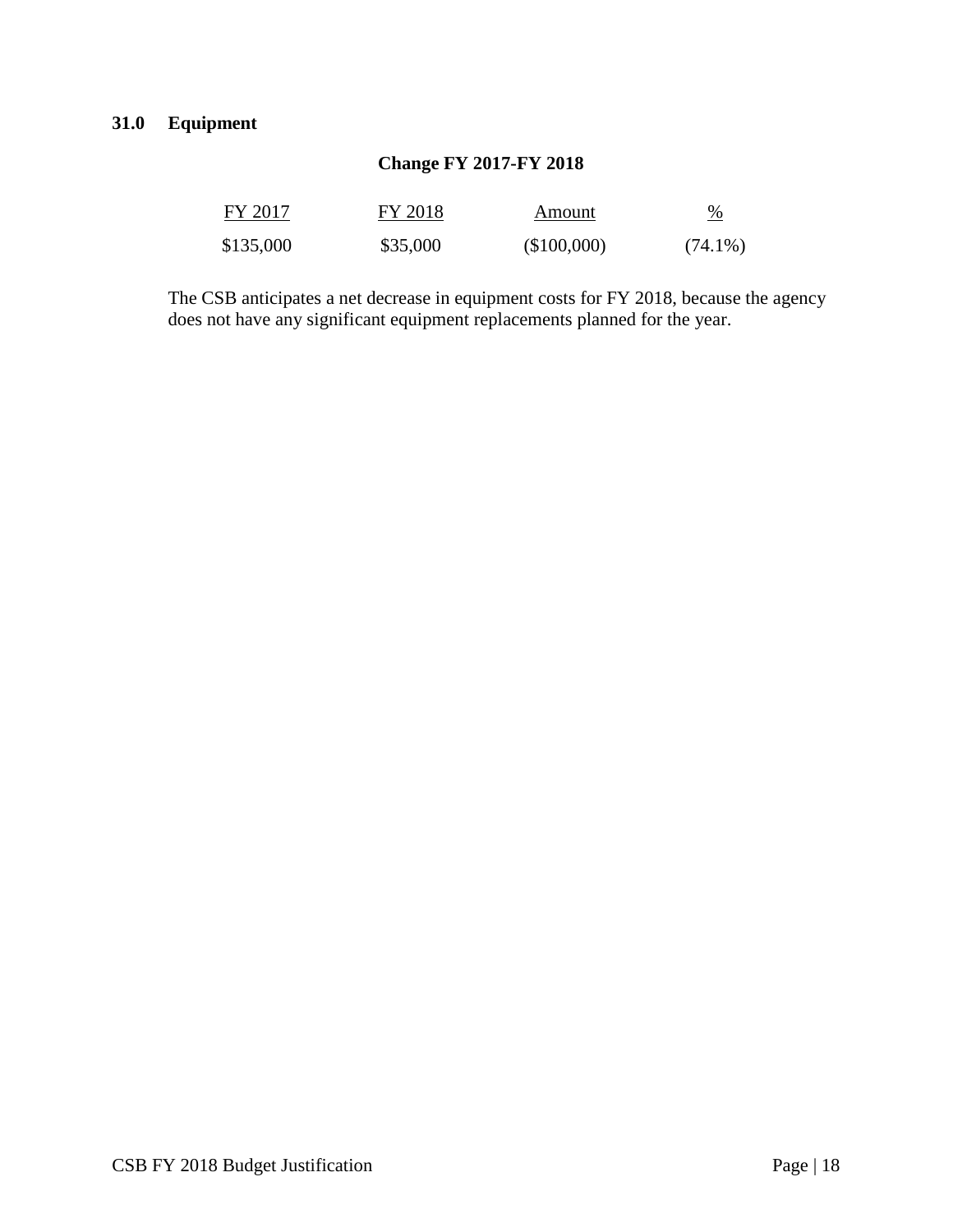## <span id="page-19-0"></span>**V. Additional Tables**

### **CSB Appropriations by Fiscal Year (Dollars in Millions)**

| <b>Fiscal Year</b> |        | <b>One-Year Funds Two-Year Funds</b> | <b>Total Funds</b> |
|--------------------|--------|--------------------------------------|--------------------|
| 1998               | \$4.00 | \$0.00                               | \$4.00             |
| 1999               | 6.50   | 0.00                                 | 6.50               |
| 2000               | 7.97   | 0.00                                 | 7.97               |
| 2001               | 4.99   | 2.49                                 | 7.48               |
| 2002               | 5.34   | 2.50                                 | 7.84               |
| 2003               | 7.31   | 0.50                                 | 7.81               |
| 2004               | 8.20   | 0.00                                 | 8.20               |
| 2005               | 9.03   | 0.00                                 | 9.03               |
| 2006               | 9.06   | 0.00                                 | 9.06               |
| 2007               | 9.11   | 0.00                                 | 9.11               |
| 2008               | 9.26   | 0.00                                 | 9.26               |
| 2009               | 10.20  | 0.00                                 | 10.20              |
| 2010               | 11.15  | 0.00                                 | 11.15              |
| 2011               | 10.78  | 0.00                                 | 10.78              |
| 2012               | 11.13  | 0.00                                 | 11.13              |
| 2013               | 11.20  | 0.00                                 | 11.20              |
| 2014               | 11.00  | 0.00                                 | 11.00              |
| 2015               | 11.00  | 0.00                                 | 11.00              |
| 2016               | 11.00  | 0.00                                 | 11.00              |
| 2017 <sup>a</sup>  | 11.00  | 0.00                                 | 11.00              |
| 2018 <sup>b</sup>  | 11.63  | 0.00                                 | 11.63              |

#### **Salaries & Expenses**

<sup>a</sup> Public Law No: 115-31  $^{\mathrm{b}}$  Requested

## **Emergency Fund <sup>c</sup>**

| <b>Fiscal Year</b> | <b>New Funding</b> | <b>Amount Spent to Total Available</b><br><b>Date</b> |        |
|--------------------|--------------------|-------------------------------------------------------|--------|
| 2004               | \$0.44             | \$0.00                                                | \$0.44 |
| 2005               | 0.40               | 0.00                                                  | 0.84   |

 $\degree$  The Emergency Fund was established in FY 2004. It provides a funding mechanism so periodic accident investigation cost fluctuations can be met without delaying critical phases of the investigations. It is no-year funding, meaning it is available until expended.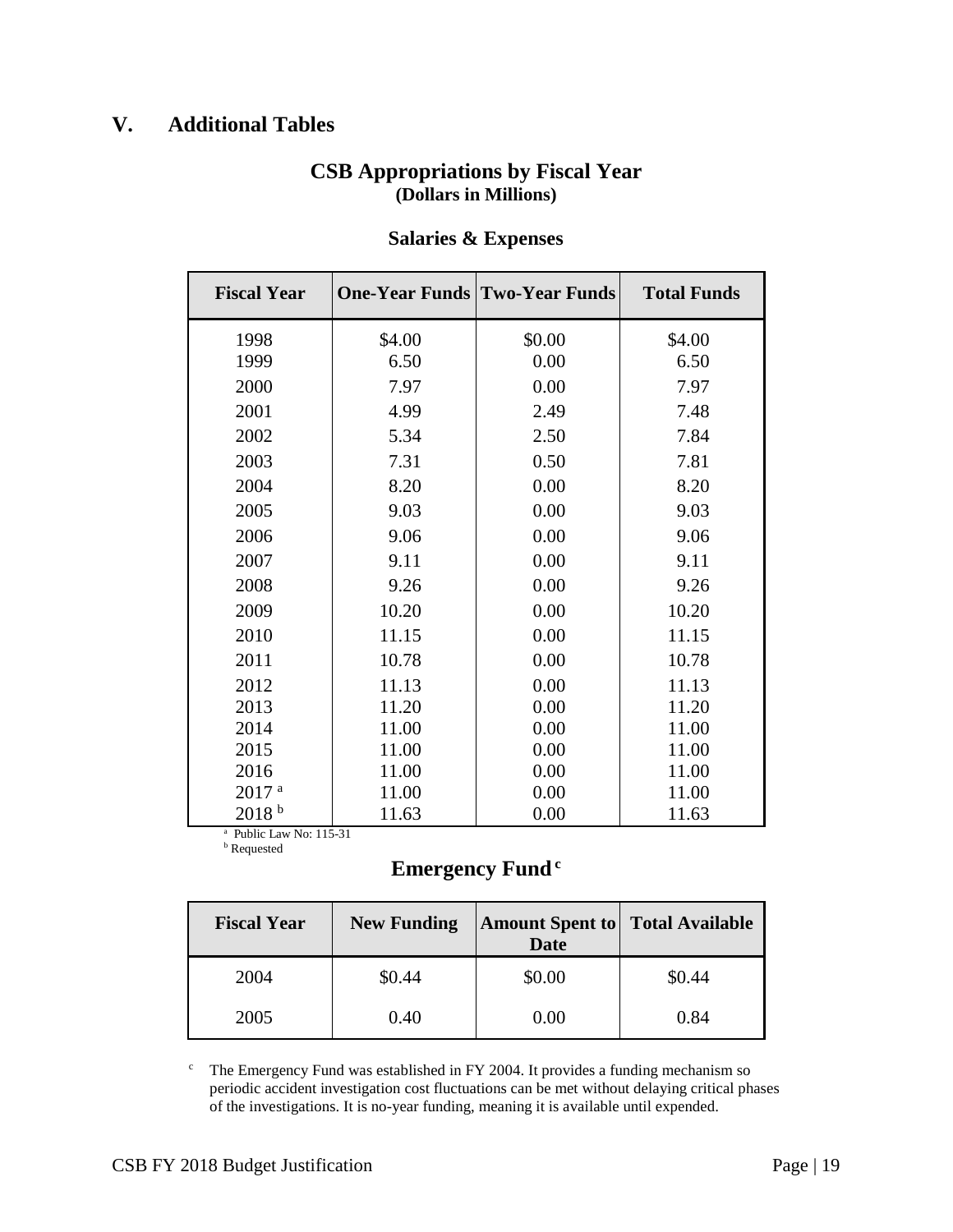|               | <b>On Board</b> |                | <b>On Board</b> On Board | Projected      | <b>Requested</b> |
|---------------|-----------------|----------------|--------------------------|----------------|------------------|
| Grade         | 9/30/2014       | 9/30/2015      | 9/30/2016                | <b>FY 2017</b> | <b>FY 2018</b>   |
| $GS-4$        | $\theta$        | $\theta$       | $\theta$                 | 0              | 0                |
| $GS-5$        | $\theta$        | 0              | 0                        | 0              | 0                |
| $GS-7$        | $\overline{0}$  | $\overline{2}$ | 0                        | 0              | 0                |
| $GS-8$        | $\Omega$        | 0              | $\Omega$                 | 0              | 0                |
| $GS-9$        | $\Omega$        | 2              | 2                        | 1              |                  |
| $GS-11$       | $\Omega$        | 0              | 1                        | 3              | 3                |
| $GS-12$       | 3               | $\overline{4}$ | 5                        | 4              | 4                |
| $GS-13$       | 12              | 8              | 5                        | 6              | 6                |
| $GS-14$       | 9               | 10             | 14                       | 15             | 15               |
| $GS-15$       | 9               | 12             | 10                       | 9              | 9                |
| Executive     | 2               | $\overline{4}$ | 4                        | 5              | 5                |
| <b>SES</b>    | 2               | 1              | 0                        | 3              | 3                |
| <b>Totals</b> | 37              | 43             | 41                       | 46             | 46               |

## **CSB Personnel Data**